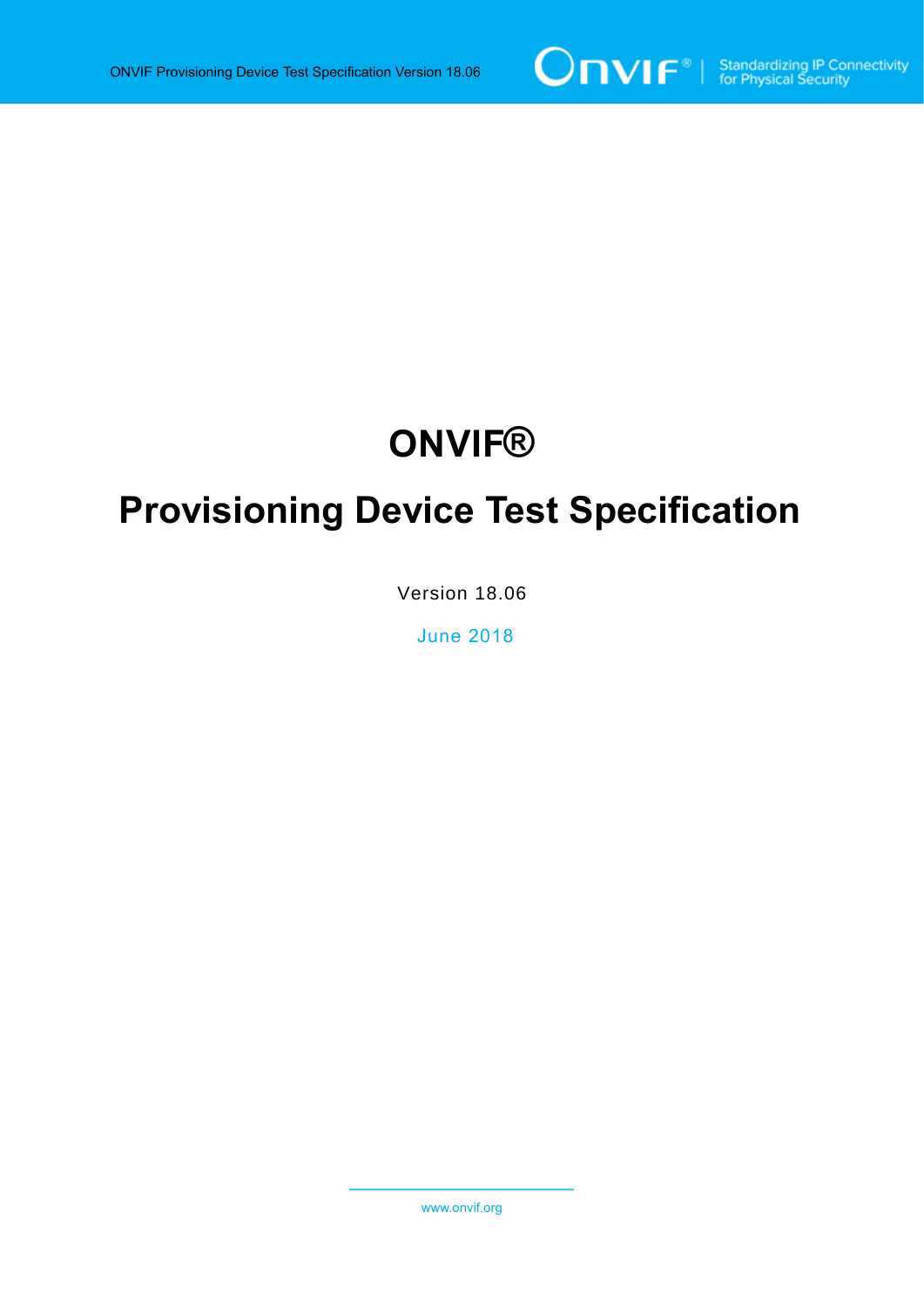#### © 2018 ONVIF, Inc. All rights reserved.

Recipients of this document may copy, distribute, publish, or display this document so long as this copyright notice, license and disclaimer are retained with all copies of the document. No license is granted to modify this document.

THIS DOCUMENT IS PROVIDED "AS IS," AND THE CORPORATION AND ITS MEMBERS AND THEIR AFFILIATES, MAKE NO REPRESENTATIONS OR WARRANTIES, EXPRESS OR IMPLIED, INCLUDING BUT NOT LIMITED TO, WARRANTIES OF MERCHANTABILITY, FITNESS FOR A PARTICULAR PURPOSE, NON-INFRINGEMENT, OR TITLE; THAT THE CONTENTS OF THIS DOCUMENT ARE SUITABLE FOR ANY PURPOSE; OR THAT THE IMPLEMENTATION OF SUCH CONTENTS WILL NOT INFRINGE ANY PATENTS, COPYRIGHTS, TRADEMARKS OR OTHER RIGHTS.

IN NO EVENT WILL THE CORPORATION OR ITS MEMBERS OR THEIR AFFILIATES BE LIABLE FOR ANY DIRECT, INDIRECT, SPECIAL, INCIDENTAL, PUNITIVE OR CONSEQUENTIAL DAMAGES, ARISING OUT OF OR RELATING TO ANY USE OR DISTRIBUTION OF THIS DOCUMENT, WHETHER OR NOT (1) THE CORPORATION, MEMBERS OR THEIR AFFILIATES HAVE BEEN ADVISED OF THE POSSIBILITY OF SUCH DAMAGES, OR (2) SUCH DAMAGES WERE REASONABLY FORESEEABLE, AND ARISING OUT OF OR RELATING TO ANY USE OR DISTRIBUTION OF THIS DOCUMENT. THE FOREGOING DISCLAIMER AND LIMITATION ON LIABILITY DO NOT APPLY TO, INVALIDATE, OR LIMIT REPRESENTATIONS AND WARRANTIES MADE BY THE MEMBERS AND THEIR RESPECTIVE AFFILIATES TO THE CORPORATION AND OTHER MEMBERS IN CERTAIN WRITTEN POLICIES OF THE CORPORATION.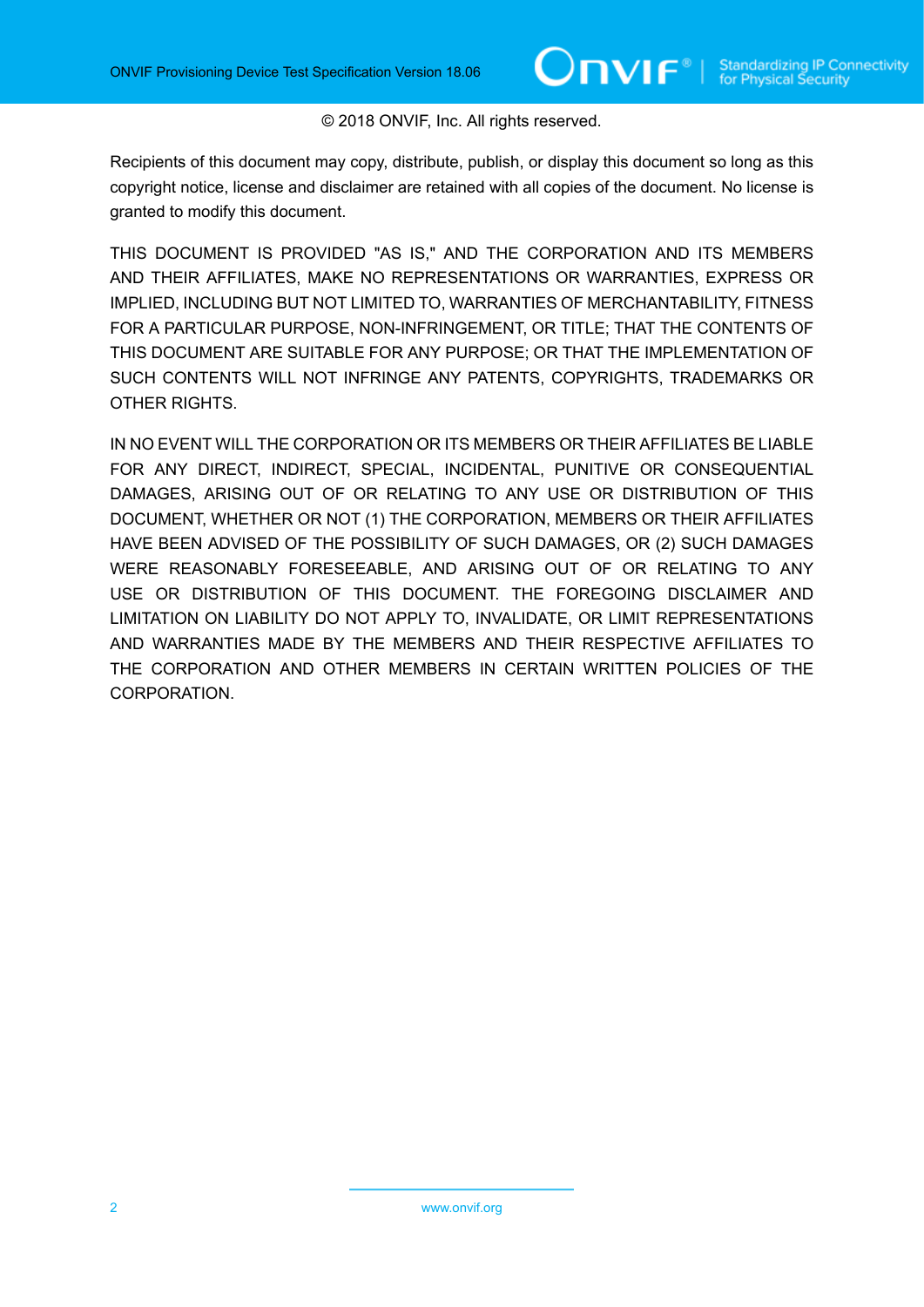

# REVISION HISTORY

| Vers.         | <b>Date</b> | <b>Description</b>                                      |
|---------------|-------------|---------------------------------------------------------|
| $\vert$ 17.12 | Aug 1, 2017 | ∣ Initial version                                       |
| 18.06         |             | Jun 21, 2018   Reformatting document using new template |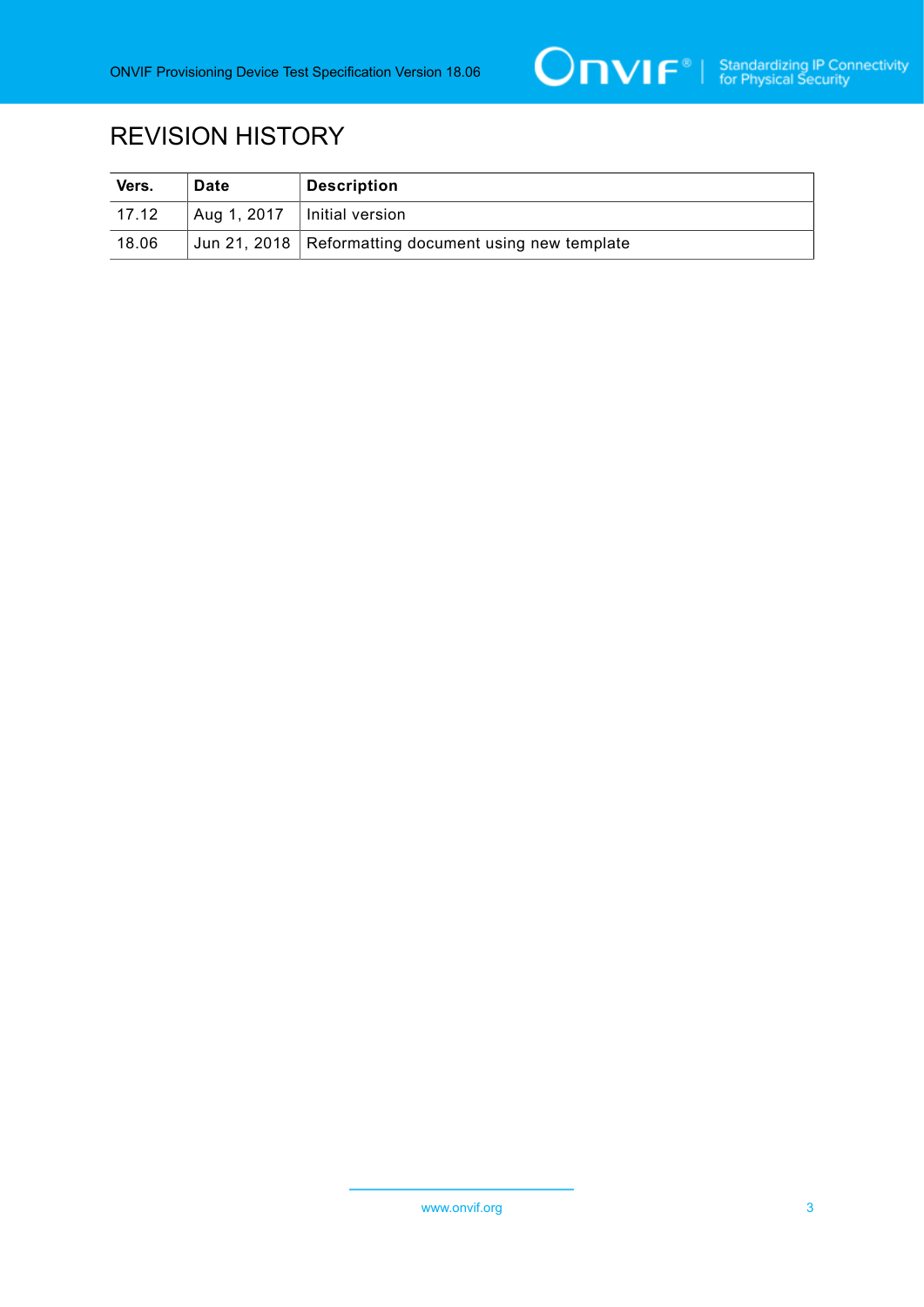#### **Table of Contents**

| 1            |     |       |                                                        |  |  |
|--------------|-----|-------|--------------------------------------------------------|--|--|
|              | 1.1 |       |                                                        |  |  |
|              |     | 1.1.1 |                                                        |  |  |
|              |     | 1.1.2 |                                                        |  |  |
| $\mathbf{2}$ |     |       |                                                        |  |  |
| 3            |     |       |                                                        |  |  |
|              | 3.1 |       |                                                        |  |  |
|              | 3.2 |       |                                                        |  |  |
| 4            |     |       |                                                        |  |  |
|              | 4.1 |       |                                                        |  |  |
|              |     | 4.1.1 |                                                        |  |  |
|              | 4.2 |       |                                                        |  |  |
|              | 4.3 |       |                                                        |  |  |
|              |     | 4.3.1 |                                                        |  |  |
|              |     | 4.3.2 |                                                        |  |  |
| 5            |     |       |                                                        |  |  |
|              | 5.1 |       |                                                        |  |  |
|              |     | 5.1.1 |                                                        |  |  |
|              |     | 5.1.2 |                                                        |  |  |
|              |     | 5.1.3 |                                                        |  |  |
|              |     | 5.1.4 |                                                        |  |  |
|              |     | 5.1.5 |                                                        |  |  |
|              | 5.2 |       |                                                        |  |  |
|              |     | 5.2.1 | GET SERVICES AND GET PROVISIONING SERVICE CAPABILITIES |  |  |
|              |     |       |                                                        |  |  |
| A            |     |       |                                                        |  |  |
|              | A.1 |       |                                                        |  |  |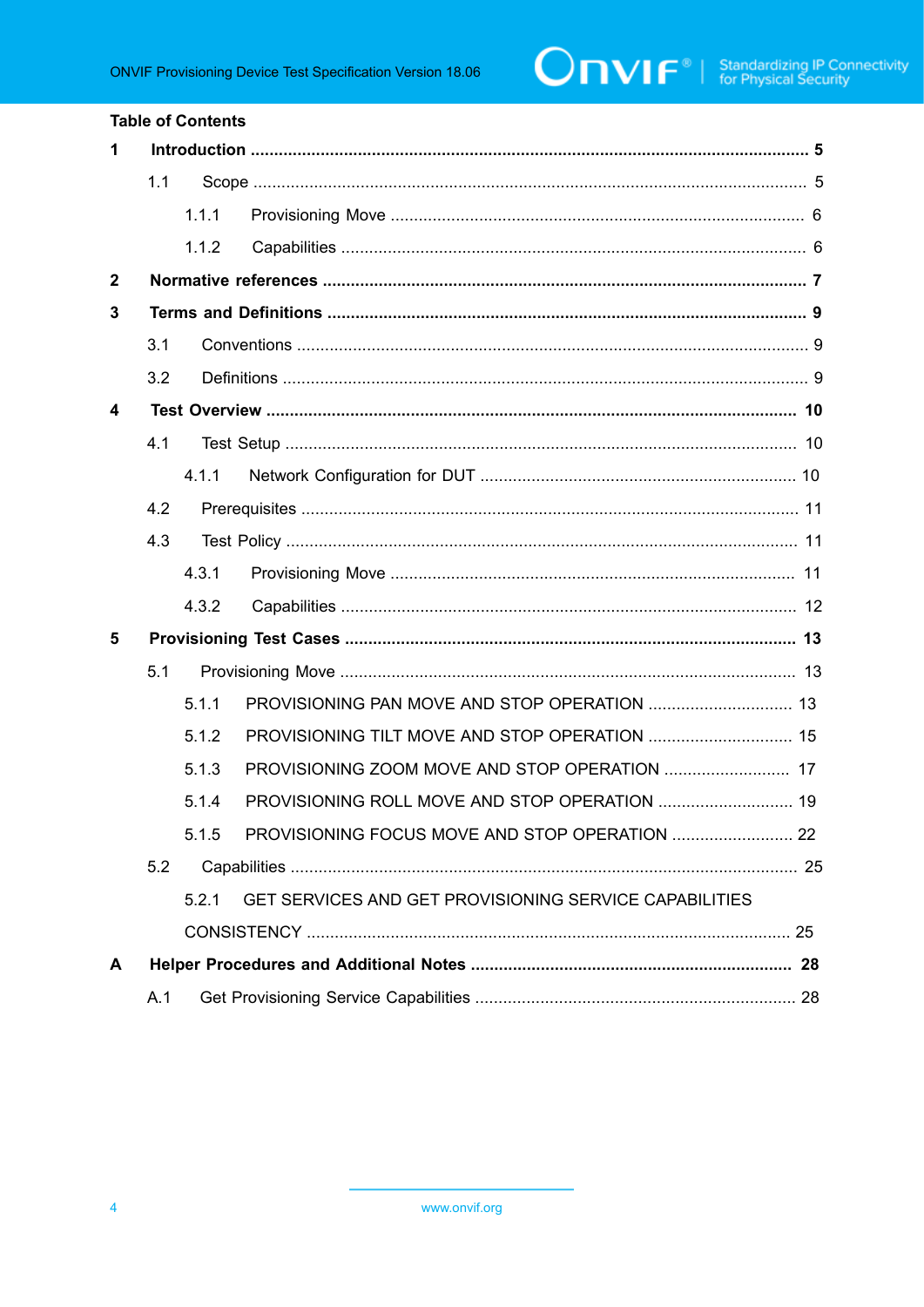# <span id="page-4-0"></span>**1 Introduction**

The goal of the ONVIF test specification set is to make it possible to realize fully interoperable IP physical security implementation from different vendors. The set of ONVIF test specification describes the test cases need to verify the [ONVIF Provisioning Service Specs] and [ONVIF Conformance] requirements. It also describes the test framework, test setup, pre-requisites, test policies needed for the execution of the described test cases.

This ONVIF Provisioning Test Specification acts as a supplementary document to the [ONVIF Provisioning Service Specs], illustrating test cases need to be executed and passed. And also this specification acts as an input document to the development of test tool which will be used to test the ONVIF device implementation conformance towards ONVIF standard. This test tool is referred as ONVIF Client hereafter.

### <span id="page-4-1"></span>1.1 Scope

This ONVIF Provisioning Test Specification defines and regulates the conformance testing procedure for the ONVIF conformant devices. Conformance testing is meant to be functional blackbox testing. The objective of this specification is to provide test cases to test individual requirements of ONVIF devices according to ONVIF Provisioning Service which is defined in [ONVIF Provisioning Service Specs].

The principal intended purposes are:

- 1. Provide self-assessment tool for implementations.
- 2. Provide comprehensive test suite coverage for [ONVIF Network Interface Specs].

This specification does not address the following:

- 1. Product use cases and non-functional (performance and regression) testing.
- 2. SOAP Implementation Interoperability test i.e. Web Service Interoperability Basic Profile version 2.0 (WS-I BP 2.0).
- 3. Network protocol implementation Conformance test for HTTP, HTTPS, RTP protocol.
- 4. Wi-Fi Conformance test

The set of ONVIF Test Specification will not cover the complete set of requirements as defined in [ONVIF Provisioning Service Specs]; instead it would cover subset of it. The scope of this specification is to derive all the normative requirements of [ONVIF Provisioning Service Specs] which are related to ONVIF Provisioning Service and some of the optional requirements.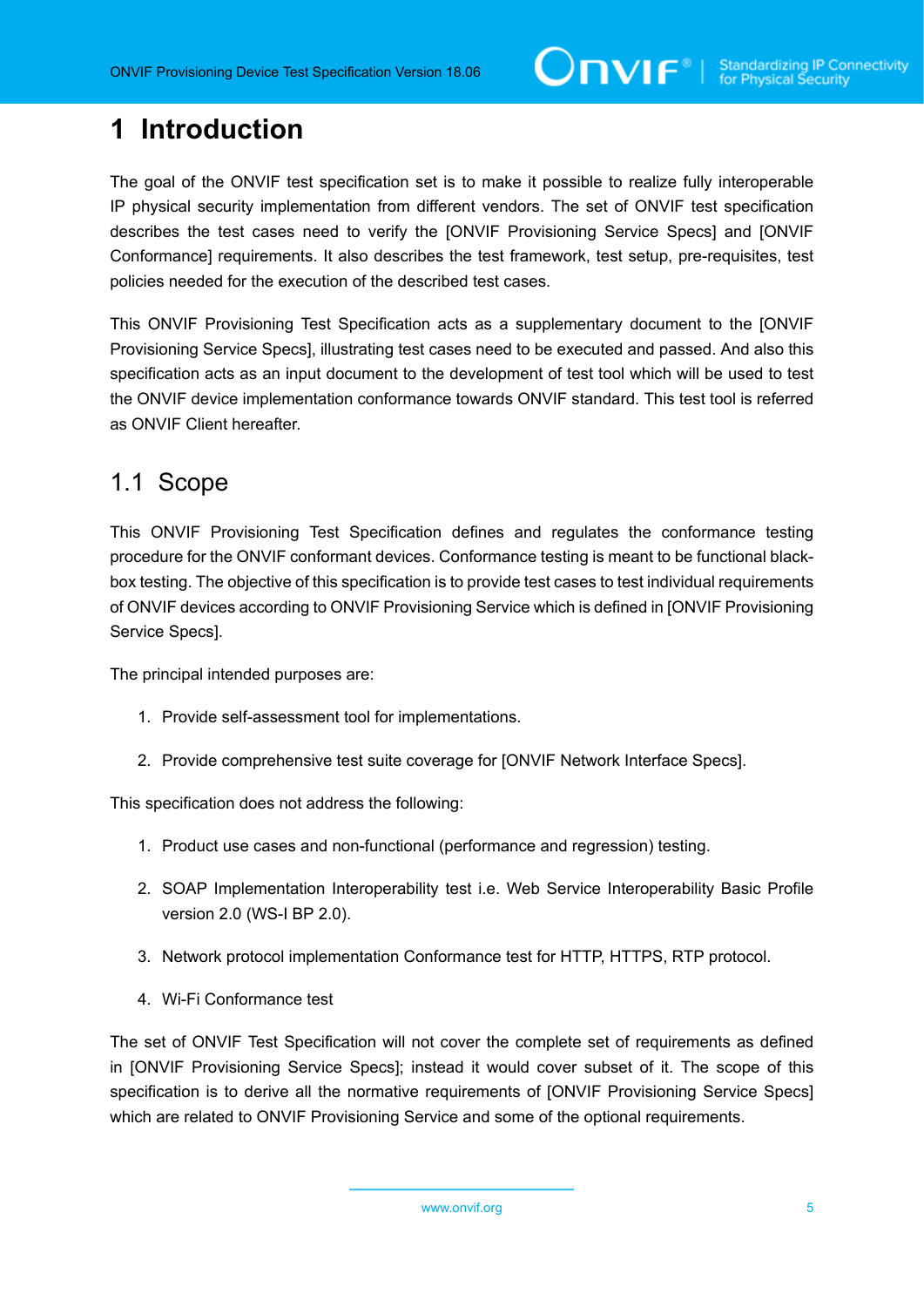This ONVIF Provisioning Test Specification covers Provisioning service which is a functional block of [ONVIF Network Interface Specs]. The following sections give the brief overview of and scope of each functional block.

# <span id="page-5-0"></span>1.1.1 Provisioning Move

The Provisioning Move section covers the test cases needed for adjustments that are not intended for general day-to-day use.

The scope of this specification section is to cover the following functions:

- Moving device on the focus axis with FocusMove command
- Moving device on the pan axis with PanMove command
- Moving device on the roll axis with RollMove command
- Moving device on the tilt axis with TiltMove command
- Moving device on the zoom axis with ZoomMove command
- Stopping movement on all provisioning methods with Stop command
- Returning the lifetime move counts with GetUsage command

# <span id="page-5-1"></span>1.1.2 Capabilities

The Capabilities section covers the test cases needed for getting capabilities from an ONVIF device.

The scope of this specification section is to cover the following functions:

- Getting Provisioning service address with GetServices command via Device service
- Getting capabilities with GetServiceCapabilities command
- Getting capabilities with GetServices command via Device service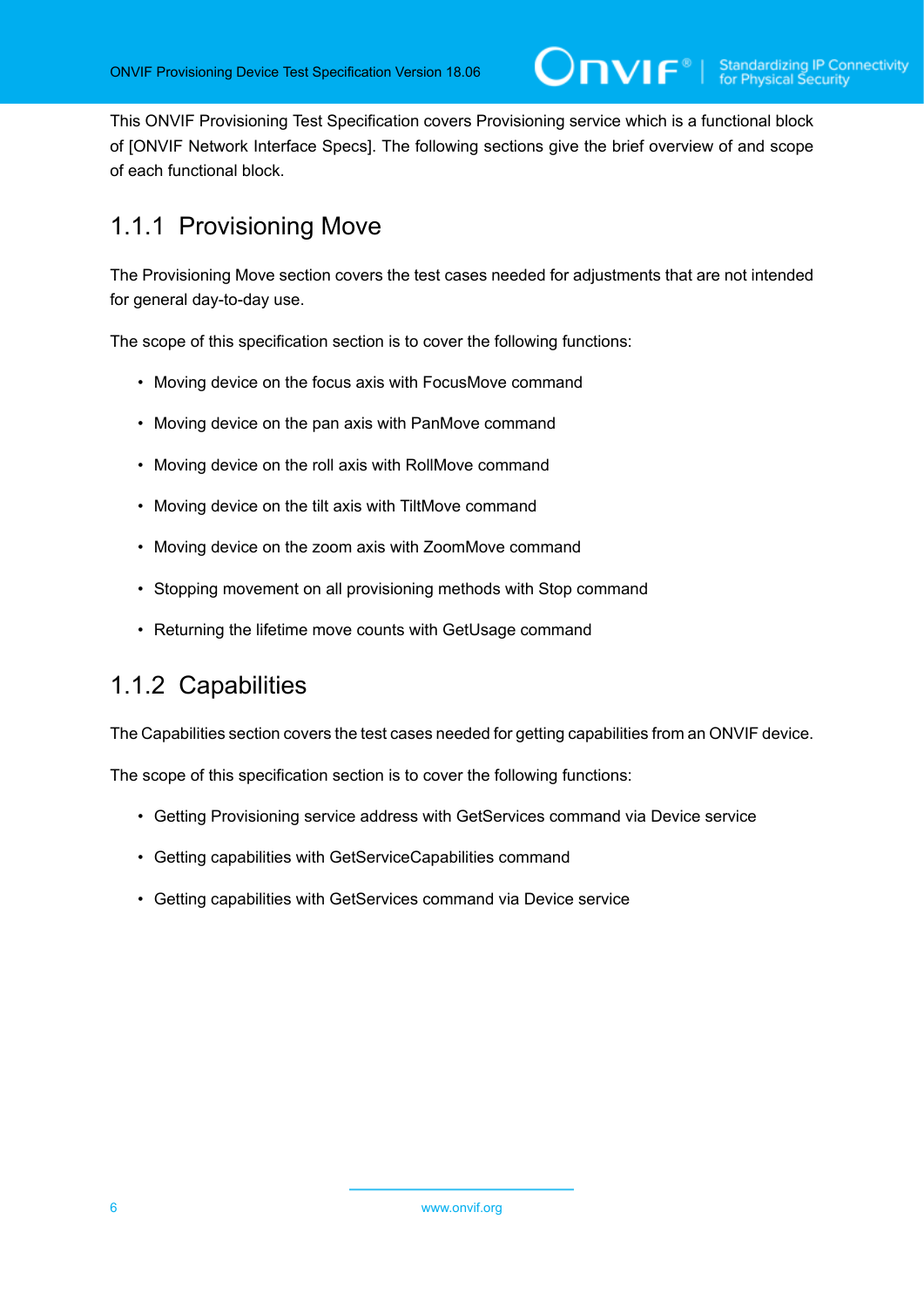# $\sum_{\text{ref}}$   $\sum_{\text{ref}}$   $\sum_{\text{ref}}$  Standardizing IP Connectivity

# <span id="page-6-0"></span>**2 Normative references**

• [ONVIF Conformance] ONVIF Conformance Process Specification:

<https://www.onvif.org/profiles/conformance/>

• [ONVIF Profile Policy] ONVIF Profile Policy:

<https://www.onvif.org/profiles/>

• [ONVIF Network Interface Specs] ONVIF Network Interface Specification documents:

<https://www.onvif.org/profiles/specifications/>

• [ONVIF Core Specs] ONVIF Core Specifications:

<https://www.onvif.org/profiles/specifications/>

• [ONVIF Provisioning Service] Provisioning Service Specifications:

<https://www.onvif.org/profiles/specifications/>

• [ONVIF Base Test] ONVIF Base Device Test Specification:

<https://www.onvif.org/profiles/conformance/device-test/>

• [ISO/IEC Directives, Part 2] ISO/IEC Directives, Part 2, Annex H:

<http://www.iso.org/directives>

• [ISO 16484-5] ISO 16484-5:2014-09 Annex P:

<https://www.iso.org/obp/ui/#!iso:std:63753:en>

• [SOAP 1.2, Part 1] W3C SOAP 1.2, Part 1, Messaging Framework:

<http://www.w3.org/TR/soap12-part1/>

• [XML-Schema, Part 1] W3C XML Schema Part 1: Structures Second Edition:

<http://www.w3.org/TR/xmlschema-1/>

• [XML-Schema, Part 2] W3C XML Schema Part 2: Datatypes Second Edition:

<http://www.w3.org/TR/xmlschema-2/>

• [WS-Security] "Web Services Security: SOAP Message Security 1.1 (WS-Security 2004)", OASIS Standard, February 2006.: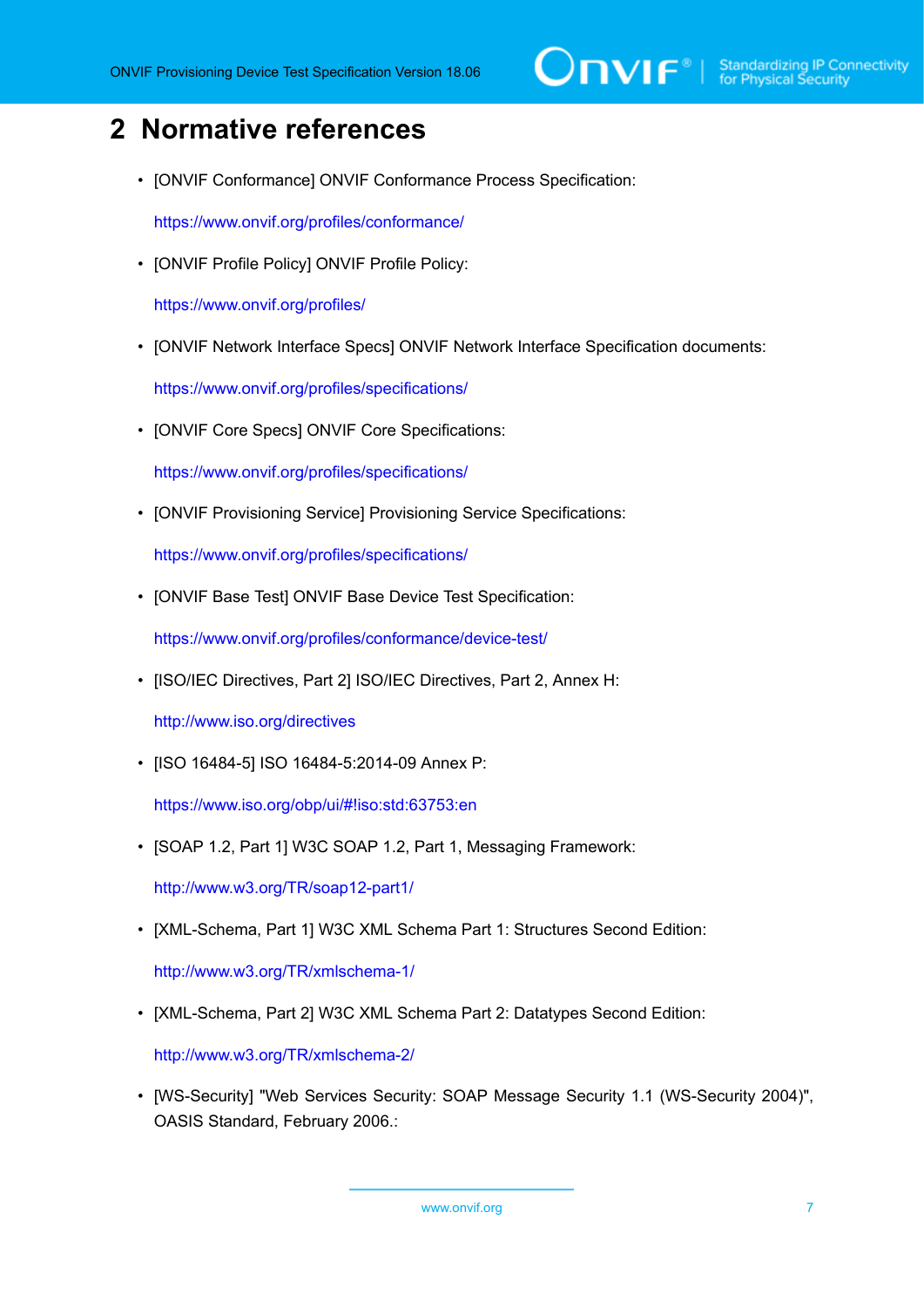

[http://www.oasis-open.org/committees/download.php/16790/wss-v1.1-spec-os-](http://www.oasis-open.org/committees/download.php/16790/wss-v1.1-spec-os-SOAPMessageSecurity.pdf)[SOAPMessageSecurity.pdf](http://www.oasis-open.org/committees/download.php/16790/wss-v1.1-spec-os-SOAPMessageSecurity.pdf)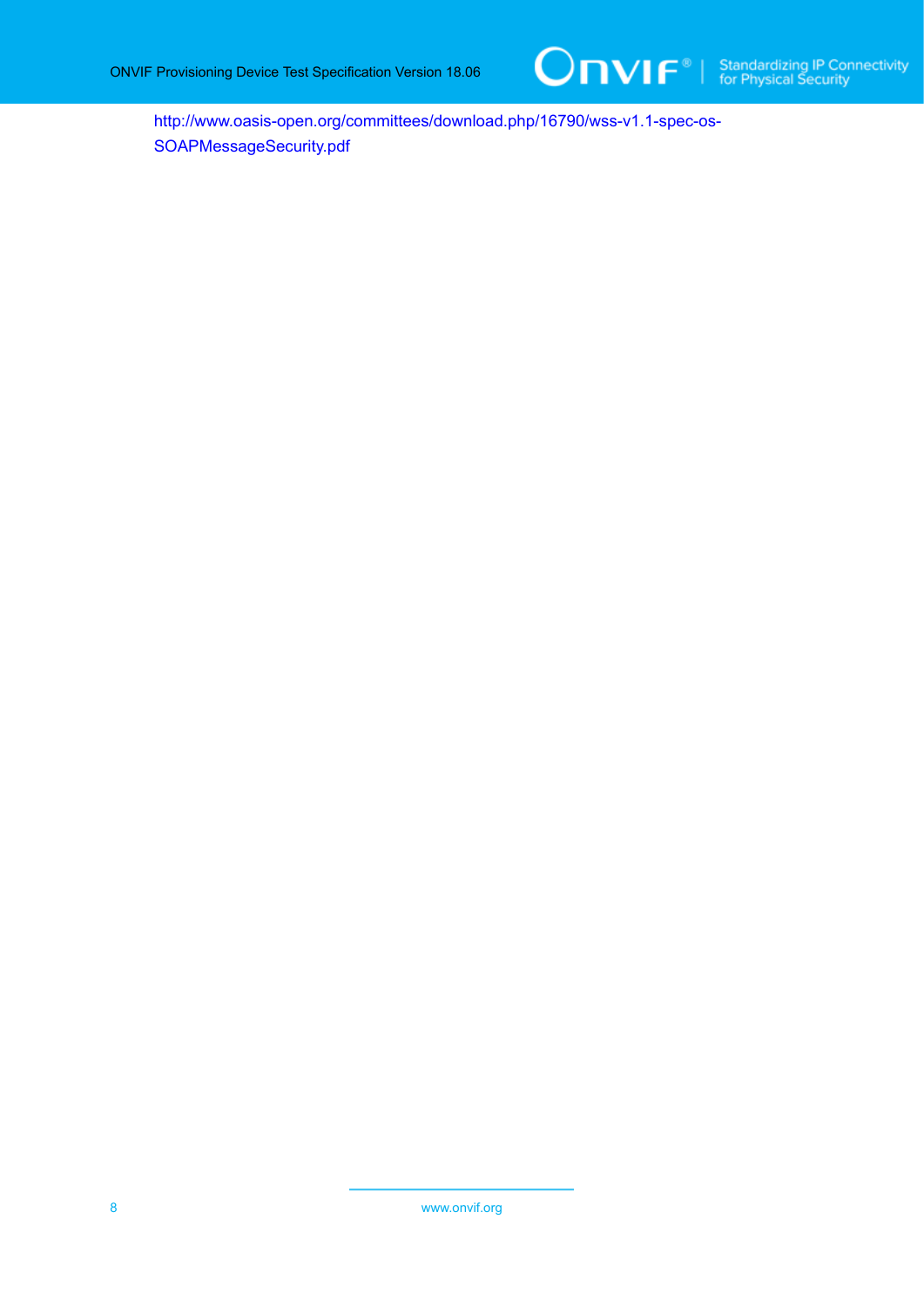# <span id="page-8-0"></span>**3 Terms and Definitions**

## <span id="page-8-1"></span>3.1 Conventions

The key words "shall", "shall not", "should", "should not", "may", "need not", "can", "cannot" in this specification are to be interpreted as described in [ISO/IEC Directives Part 2].

# <span id="page-8-2"></span>3.2 Definitions

This section defines terms that are specific to the ONVIF Provisioning Service and tests. For the list of applicable general terms and definitions, please see [ONVIF Base Test].

| <b>Provisioning</b> | Doing something in advance to prepare for something else. |
|---------------------|-----------------------------------------------------------|
| <b>Video Source</b> | Entity defined by [ONVIF Device I/O Specification]        |
| Video Source Token  | Token referencing a Device I/O Video Source               |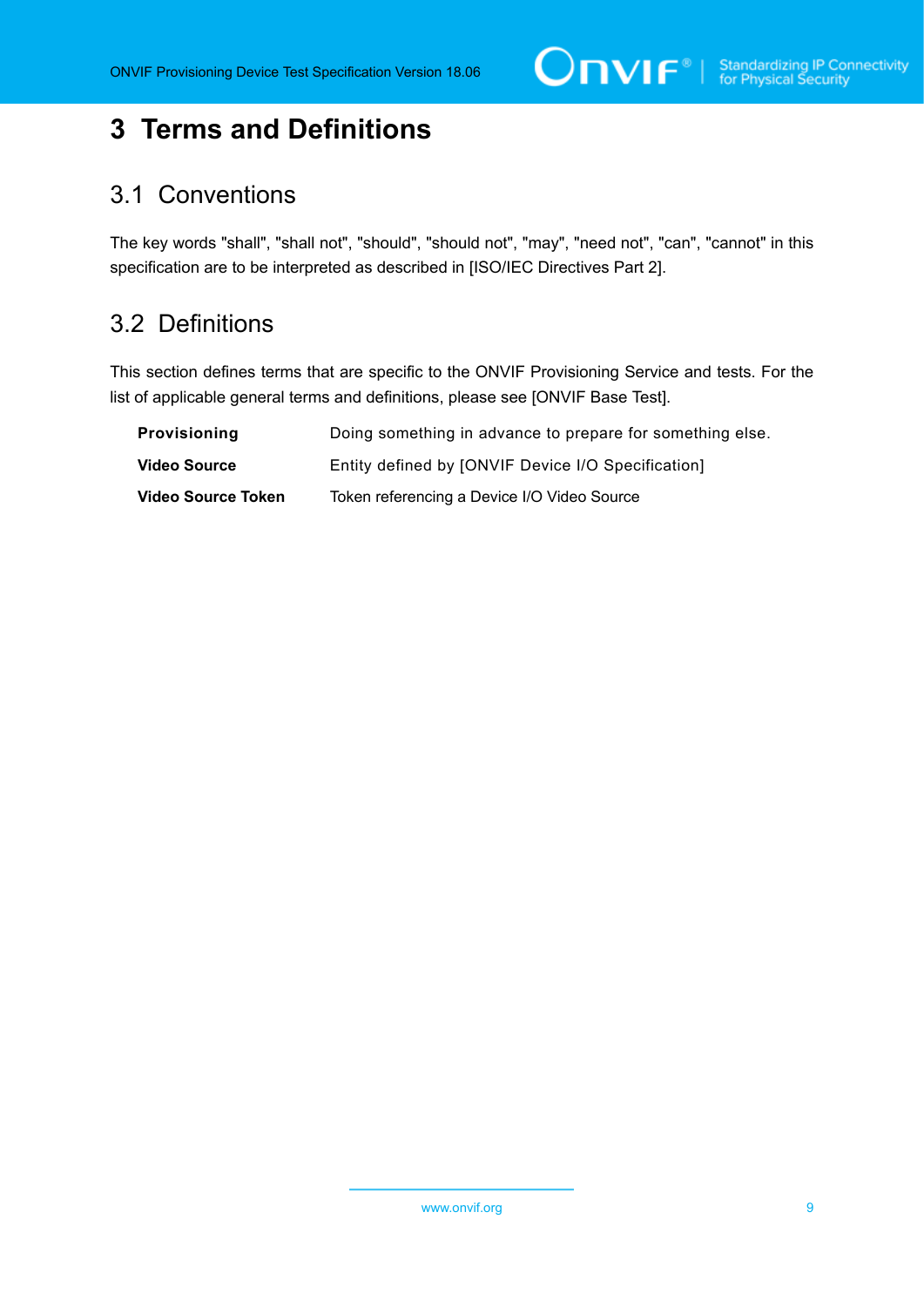# <span id="page-9-0"></span>**4 Test Overview**

This section provides information about the test setup procedure and required prerequisites, and the test policies that should be followed for test case execution.

# <span id="page-9-1"></span>4.1 Test Setup

# <span id="page-9-2"></span>4.1.1 Network Configuration for DUT

The generic test configuration for the execution of test cases defined in this document is as shown below (Figure 4.1).

Based on the individual test case requirements, some of the entities in the below setup may not be needed for the execution of those corresponding test cases.





**DUT:** ONVIF device to be tested. Hereafter, this is referred to as DUT (Device Under Test).

**ONVIF Client (Test Tool):** Tests are executed by this system and it controls the behavior of the DUT. It handles both expected and unexpected behavior.

**HTTP Proxy:** provides facilitation in case of RTP and RTSP tunneling over HTTP.

**Wireless Access Point:** provides wireless connectivity to the devices that support wireless connection.

10 www.onvif.org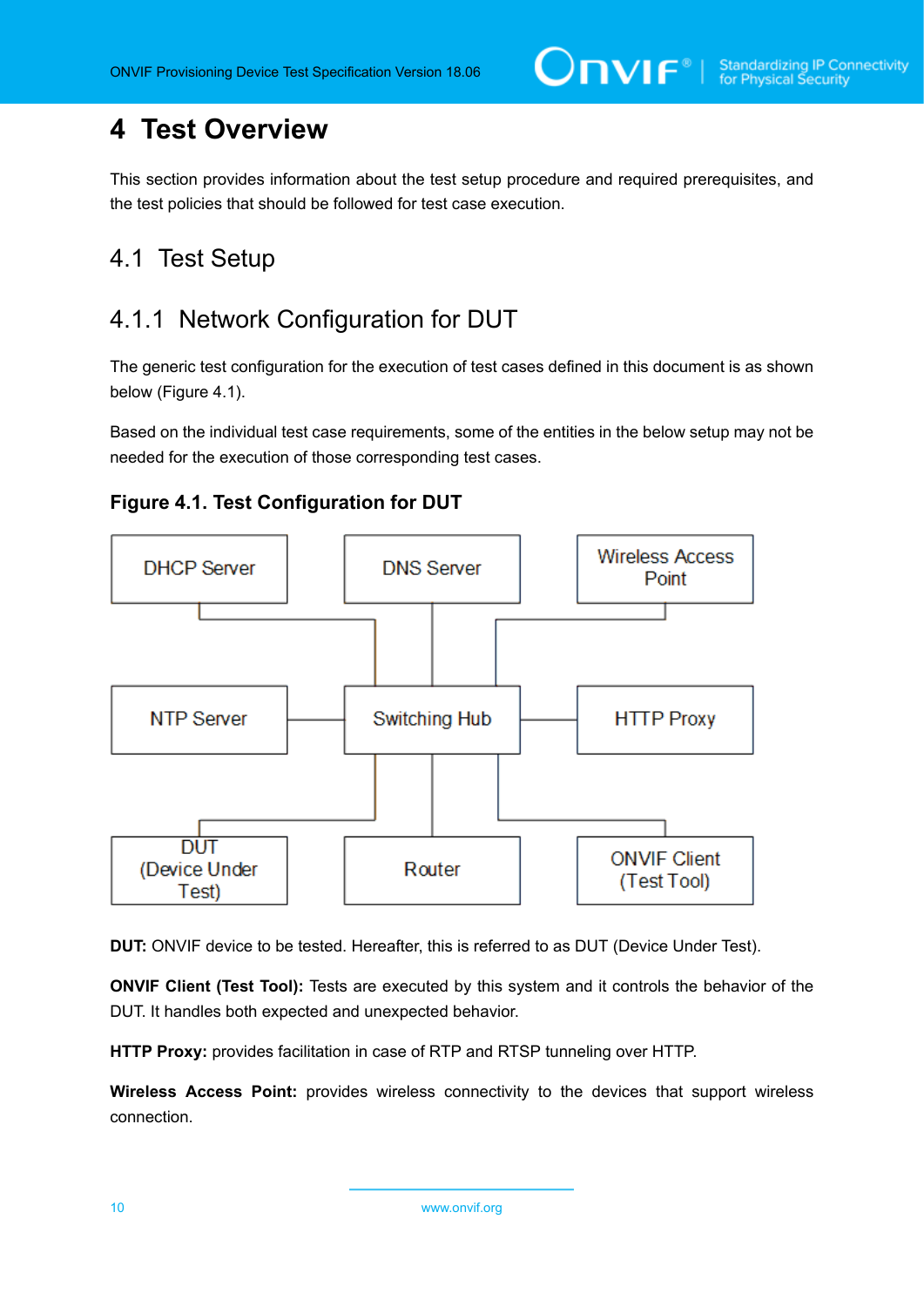**DNS Server:** provides DNS related information to the connected devices.

**DHCP Server:** provides IPv4 Address to the connected devices.

**NTP Server:** provides time synchronization between ONVIF Client and DUT.

**Switching Hub:** provides network connectivity among all the test equipment in the test environment. All devices should be connected to the Switching Hub. When running multiple test instances in parallel on the same network, the Switching Hub should be configured to use filtering in order to avoid multicast traffic being flooded to all ports, because this may affect test stability.

<span id="page-10-0"></span>**Router:** provides router advertisements for IPv6 configuration.

### 4.2 Prerequisites

The pre-requisites for executing the test cases described in this Test Specification are:

- 1. The DUT shall be configured with an IPv4 address.
- 2. The DUT shall be IP reachable [in the test configuration].
- 3. The DUT shall be able to be discovered by the Test Tool.
- 4. The DUT shall be configured with the time, i.e. manual configuration of UTC time and if NTP is supported by the DUT then NTP time shall be synchronized with NTP Server.
- 5. The DUT time and Test tool time shall be synchronized with each other either manually or by a common NTP server.

## <span id="page-10-1"></span>4.3 Test Policy

This section describes the test policies specific to the test case execution of each functional block.

<span id="page-10-2"></span>The DUT shall adhere to the test policies defined in this section.

## 4.3.1 Provisioning Move

The test policies specific to the test case execution of all functional blocks:

- DUT shall give the Provisioning Service entry point by GetServices command, if DUT supports this service. Otherwise, these test cases will be skipped.
- DUT shall support the following commands:
	- GetUsage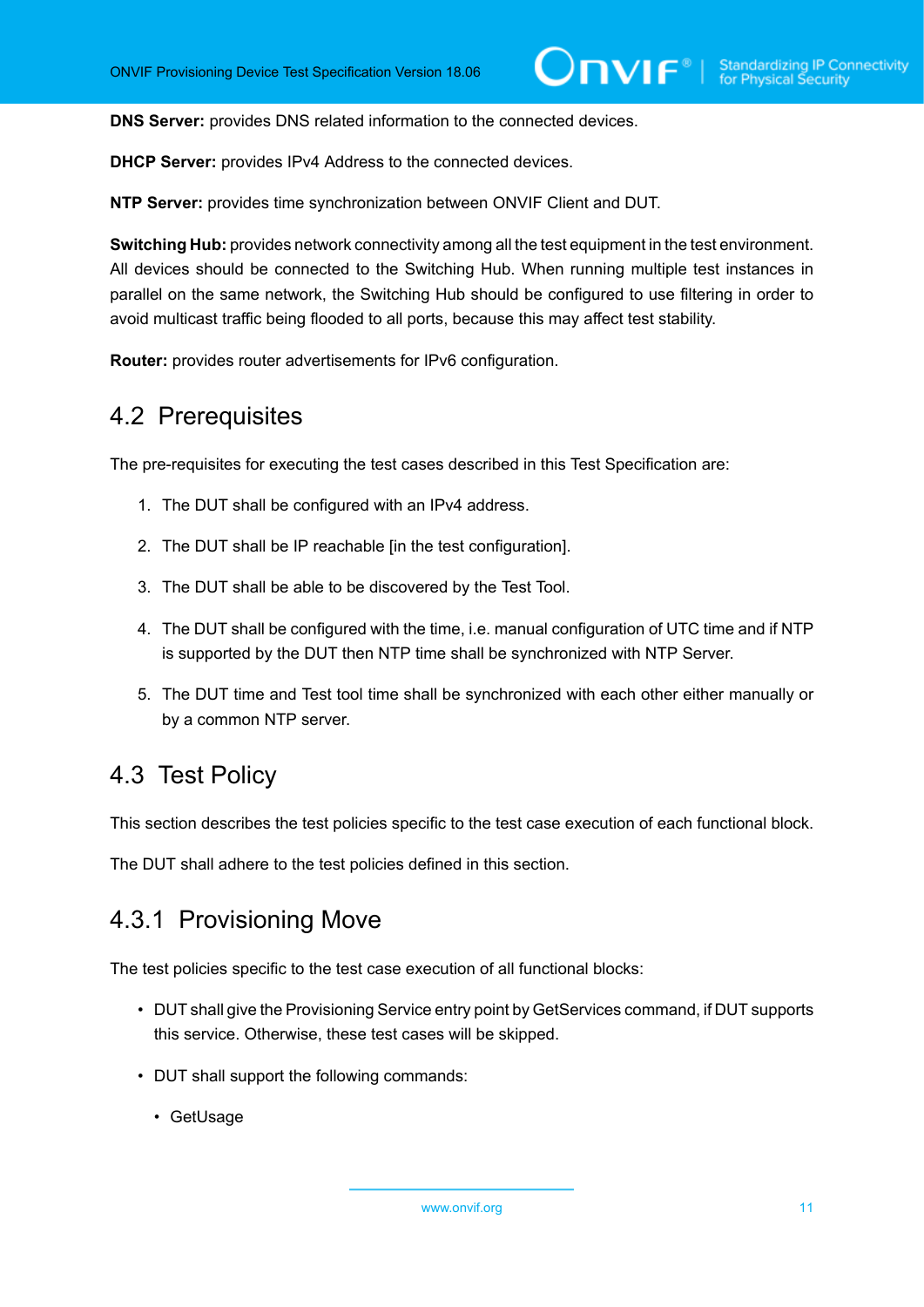# $\sum_{\text{IVIF}^{\circledast}}$  | Standardizing IP Connectivity

- Stop
- FocusMove (if supported)
- PanMove (if supported)
- RollMove (if supported)
- TiltMove (if supported)
- ZoomMove (if supported)
- After each provisioning operation the corresponding usage number shall be increased. The current value is determined by executing the GetUsage command.

<span id="page-11-0"></span>Please refer to [Section 5.1](#page-12-1) for Provisioning Move Test Cases.

### 4.3.2 Capabilities

The test policies specific to the test case execution of Capabilities functional block:

- DUT shall give the Provisioning Service entry point by GetServices command, if DUT supports this service. Otherwise, these test cases will be skipped.
- DUT shall support the following commands:
	- GetServices
	- GetServiceCapabilities
- The following tests are performed
	- Getting capabilities with GetServiceCapabilities command
	- Getting capabilities with GetServices command

Please refer to [Section 5.2](#page-24-0) for Provisioning Move Test Cases.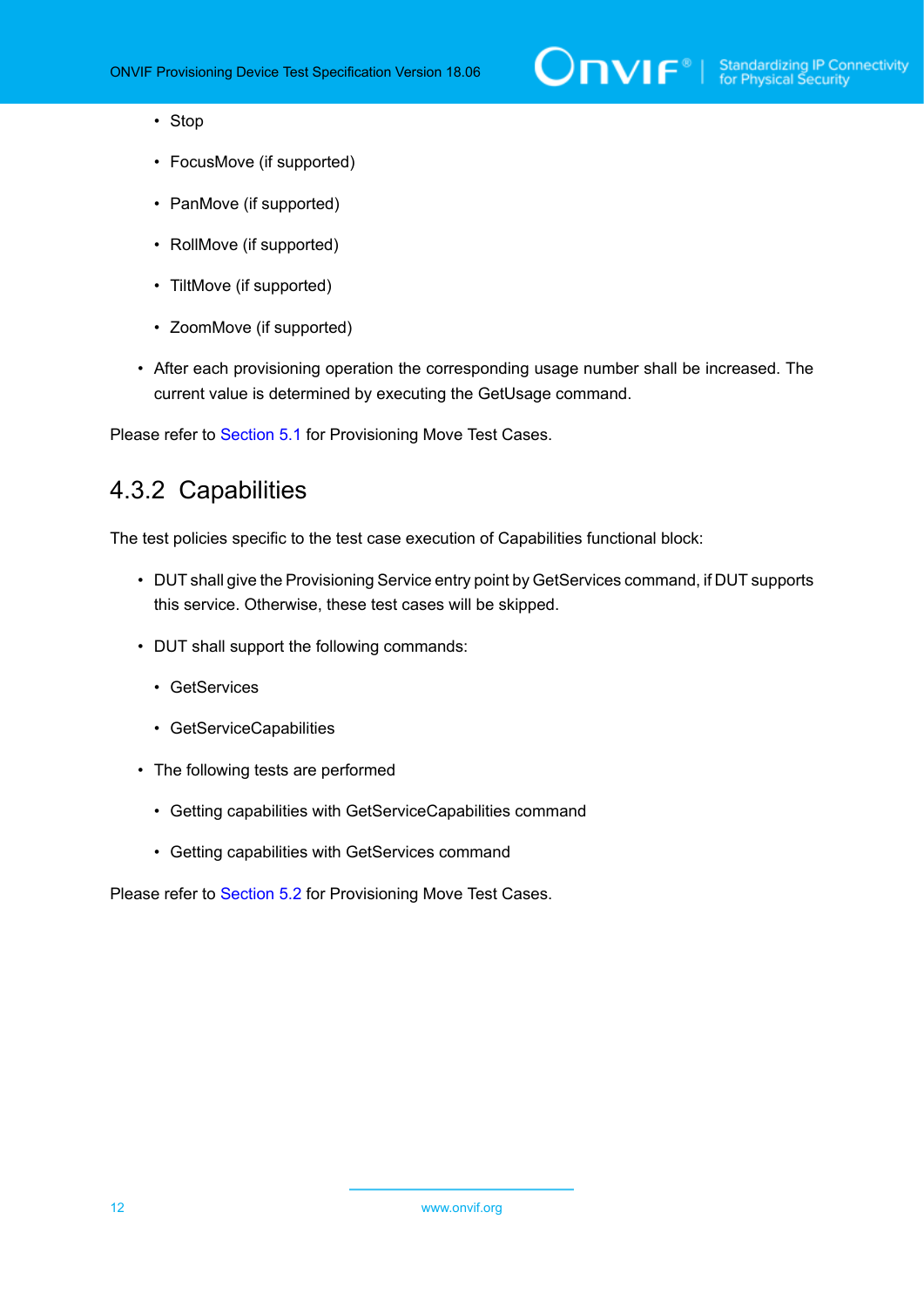# <span id="page-12-0"></span>**5 Provisioning Test Cases**

## <span id="page-12-1"></span>5.1 Provisioning Move

## <span id="page-12-2"></span>5.1.1 PROVISIONING PAN MOVE AND STOP OPERATION

#### **Test Case ID:** PROVISIONING-1-1-1

**Specification Coverage:** Pan Move (Provisioning Service Specification), Stop (Provisioning Service Specification)

**Feature Under Test:** PanMove, Stop

**WSDL Reference:** provisioning.wsdl

**Test Purpose:** To verify Pan movement and stopping using the DUT Provisioning PanMove operation.

**Pre-Requisite:** Provisioning Service is received from the DUT.

**Test Configuration:** ONVIF Client and DUT

#### **Test Procedure:**

- 1. Start an ONVIF Client.
- 2. Start the DUT.
- 3. ONVIF Client retrieves Provisioning Service capabilities by following the procedure mentioned in [Annex A.1](#page-27-1) with the following input and output parameters
	- out *cap* Provisioning Service capabilities
- 4. Set *timeout1* := "P2D"
- 5. For each Source *cap*.Source in *cap* repeat the following steps:
	- 5.1. If *cap*.Source.MaximumPanMoves is present:
		- 5.1.1. Set *videoSourceToken1* := *cap*.Source.@VideoSourceToken
		- 5.1.2. ONVIF Client invokes **GetUsage** request with parameters
			- VideoSource := *videoSourceToken1*
		- 5.1.3. The DUT responds with **GetUsageResponse** with parameters
			- Usage := *usage1*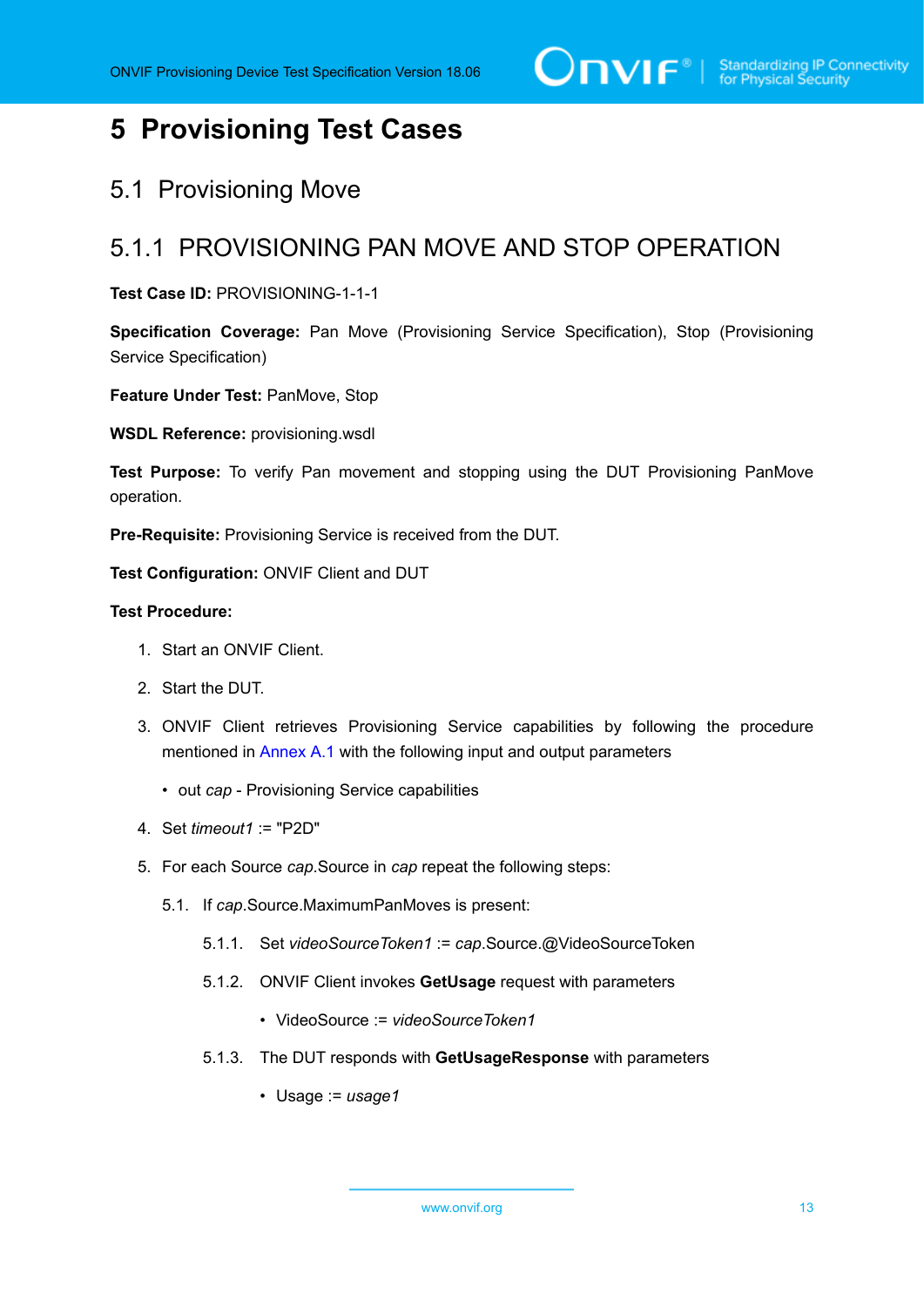5.1.4. If there is no *usage1*.Pan item, FAIL the test and skip other steps.

 $\overline{N}$ 

- 5.1.5. ONVIF Client invokes **PanMove** request with parameters
	- VideoSource := *videoSourceToken1*
	- Direction := "Left"
	- Timeout skipped
- 5.1.6. The DUT responds with **PanMoveResponse** message.
- 5.1.7. Set *defaultTimeout* := *cap*.DefaultTimeout
- 5.1.8. Wait until *defaultTimeout* timeout expires.
- 5.1.9. ONVIF Client invokes **GetUsage** request with parameters
	- VideoSource := *videoSourceToken1*
- 5.1.10. The DUT responds with **GetUsageResponse** with parameters
	- Usage := *usage2*
- 5.1.11. If *usage2*.Pan <= *usage1*.Pan item, FAIL the test and skip other steps.
- 5.1.12. ONVIF Client invokes **PanMove** request with parameters
	- VideoSource := *videoSourceToken1*
	- Direction := "Right"
	- Timeout := *timeout1*
- 5.1.13. The DUT responds with **PanMoveResponse** message.
- 5.1.14. ONVIF Client invokes **Stop** request with parameters
	- VideoSource := *videoSourceToken1*
- 5.1.15. The DUT responds with **StopResponse** message.
- 5.1.16. ONVIF Client invokes **GetUsage** request with parameters
	- VideoSource := *videoSourceToken1*
- 5.1.17. The DUT responds with **GetUsageResponse** with parameters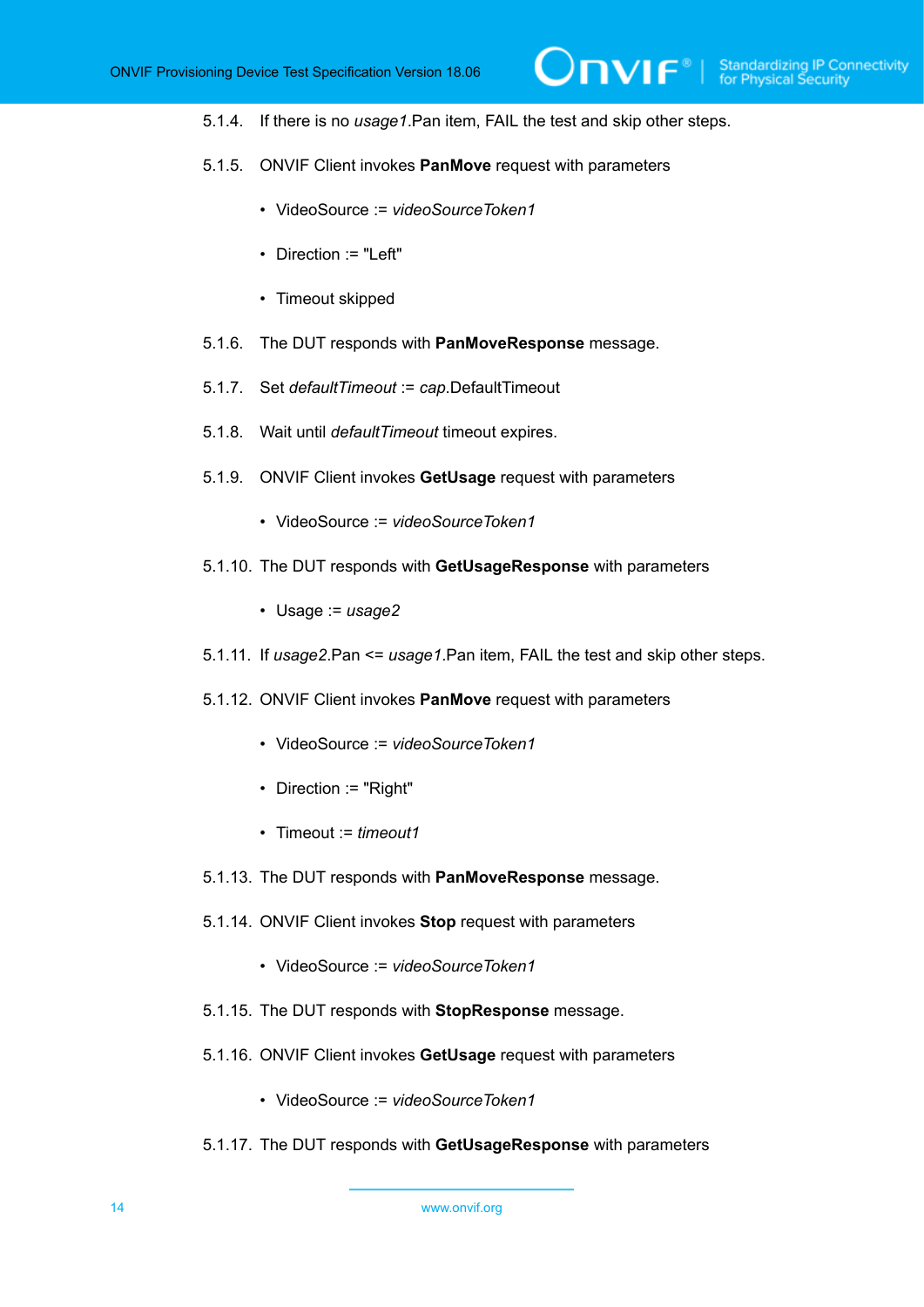#### • Usage := *usage3*

5.1.18. If *usage3*.Pan <= *usage2*.Pan item, FAIL the test and skip other steps.

#### **Test Result:**

#### **PASS –**

• DUT passes all assertions.

#### **FAIL –**

- DUT did not send **PanMoveResponse** message(s).
- DUT did not send **GetUsageResponse** message(s).
- DUT did not send **StopResponse** message(s).

## <span id="page-14-0"></span>5.1.2 PROVISIONING TILT MOVE AND STOP OPERATION

**Test Case ID:** PROVISIONING-1-1-2

**Specification Coverage:** Tilt Move (Provisioning Service Specification), Stop (Provisioning Service Specification)

**Feature Under Test:** TiltMove, Stop

**WSDL Reference:** provisioning.wsdl

**Test Purpose:** To verify Tilt movement and stopping using the DUT Provisioning TiltMove operation.

**Pre-Requisite:** Provisioning Service is received from the DUT.

**Test Configuration:** ONVIF Client and DUT

#### **Test Procedure:**

- 1. Start an ONVIF Client.
- 2. Start the DUT.
- 3. ONVIF Client retrieves Provisioning Service capabilities by following the procedure mentioned in [Annex A.1](#page-27-1) with the following input and output parameters
	- out *cap* Provisioning Service capabilities

www.onvif.org 15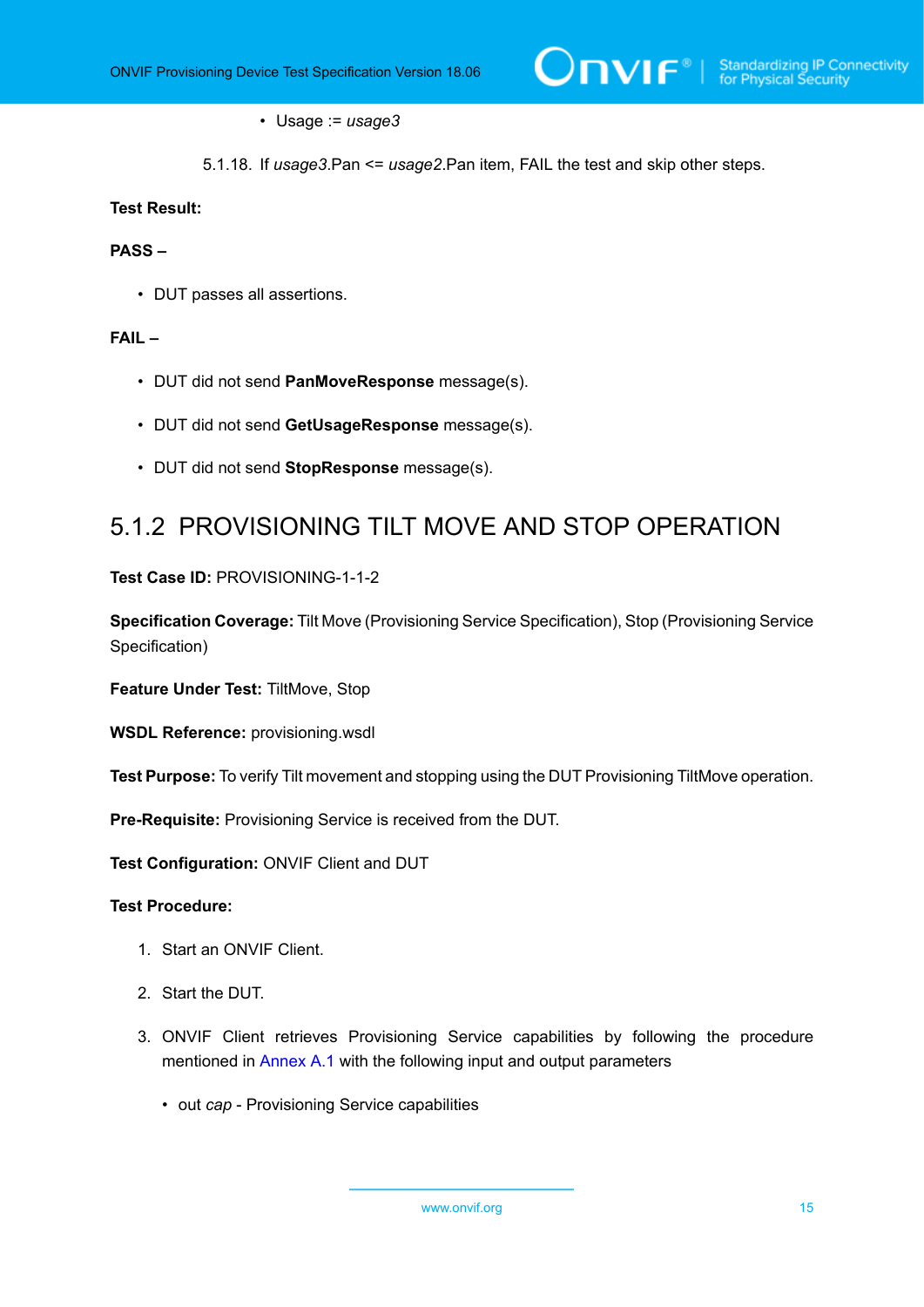4. Set *timeout1* := "P2D"

- 5. For each Source *cap*.Source in *cap* repeat the following steps:
	- 5.1. If *cap*.Source.MaximumTiltMoves is present:
		- 5.1.1. Set *videoSourceToken1* := *cap*.Source.@VideoSourceToken
		- 5.1.2. ONVIF Client invokes **GetUsage** request with parameters
			- VideoSource := *videoSourceToken1*
		- 5.1.3. The DUT responds with **GetUsageResponse** with parameters
			- Usage := *usage1*
		- 5.1.4. If there is no *usage1*.Tilt item, FAIL the test and skip other steps.
		- 5.1.5. ONVIF Client invokes **TiltMove** request with parameters
			- VideoSource := *videoSourceToken1*
			- Direction := "Up"
			- Timeout skipped
		- 5.1.6. The DUT responds with **TiltMoveResponse** message.
		- 5.1.7. Set *defaultTimeout* := *cap*.DefaultTimeout
		- 5.1.8. Wait until *defaultTimeout* timeout expires.
		- 5.1.9. ONVIF Client invokes **GetUsage** request with parameters
			- VideoSource := *videoSourceToken1*
		- 5.1.10. The DUT responds with **GetUsageResponse** with parameters
			- Usage := *usage2*
		- 5.1.11. If *usage2*.Tilt <= *usage1*.Tilt item, FAIL the test and skip other steps.
		- 5.1.12. ONVIF Client invokes **TiltMove** request with parameters
			- VideoSource := *videoSourceToken1*
			- Direction := "Down"
			- Timeout := *timeout1*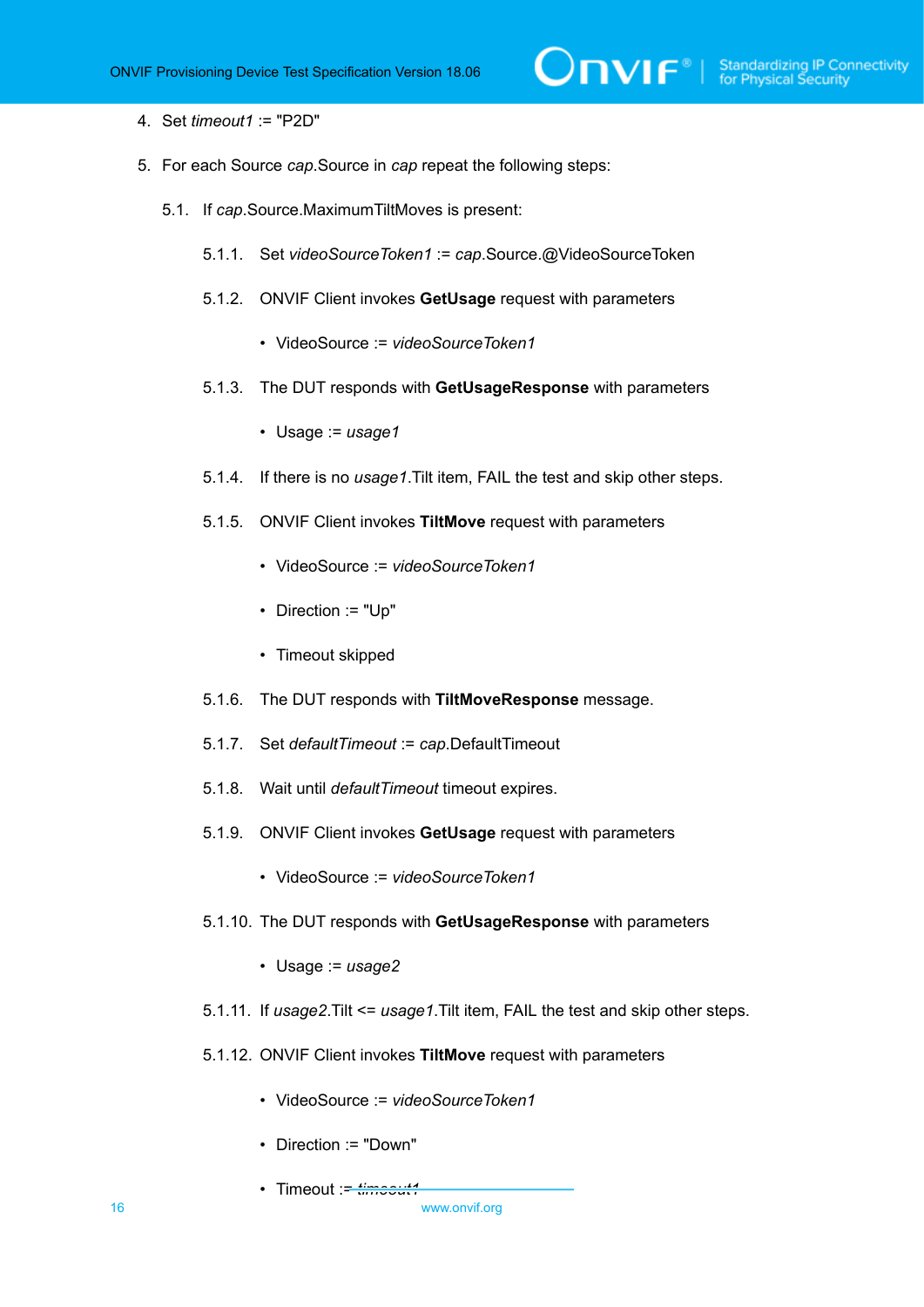- 5.1.13. The DUT responds with **TiltMoveResponse** message.
- 5.1.14. ONVIF Client invokes **Stop** request with parameters
	- VideoSource := *videoSourceToken1*
- 5.1.15. The DUT responds with **StopResponse** message.
- 5.1.16. ONVIF Client invokes **GetUsage** request with parameters
	- VideoSource := *videoSourceToken1*
- 5.1.17. The DUT responds with **GetUsageResponse** with parameters
	- Usage := *usage3*
- 5.1.18. If *usage3*.Tilt <= *usage2*.Tilt item, FAIL the test and skip other steps.

#### **Test Result:**

#### **PASS –**

• DUT passes all assertions.

#### **FAIL –**

- DUT did not send **TiltMoveResponse** message(s).
- DUT did not send **GetUsageResponse** message(s).
- DUT did not send **StopResponse** message(s).

### <span id="page-16-0"></span>5.1.3 PROVISIONING ZOOM MOVE AND STOP OPERATION

#### **Test Case ID:** PROVISIONING-1-1-3

**Specification Coverage:** Zoom Move (Provisioning Service Specification), Stop (Provisioning Service Specification)

**Feature Under Test:** ZoomMove, Stop

**WSDL Reference:** provisioning.wsdl

**Test Purpose:** To verify Zoom movement and stopping using the DUT Provisioning ZoomMove operation.

**Pre-Requisite:** Provisioning Service is received from the DUT.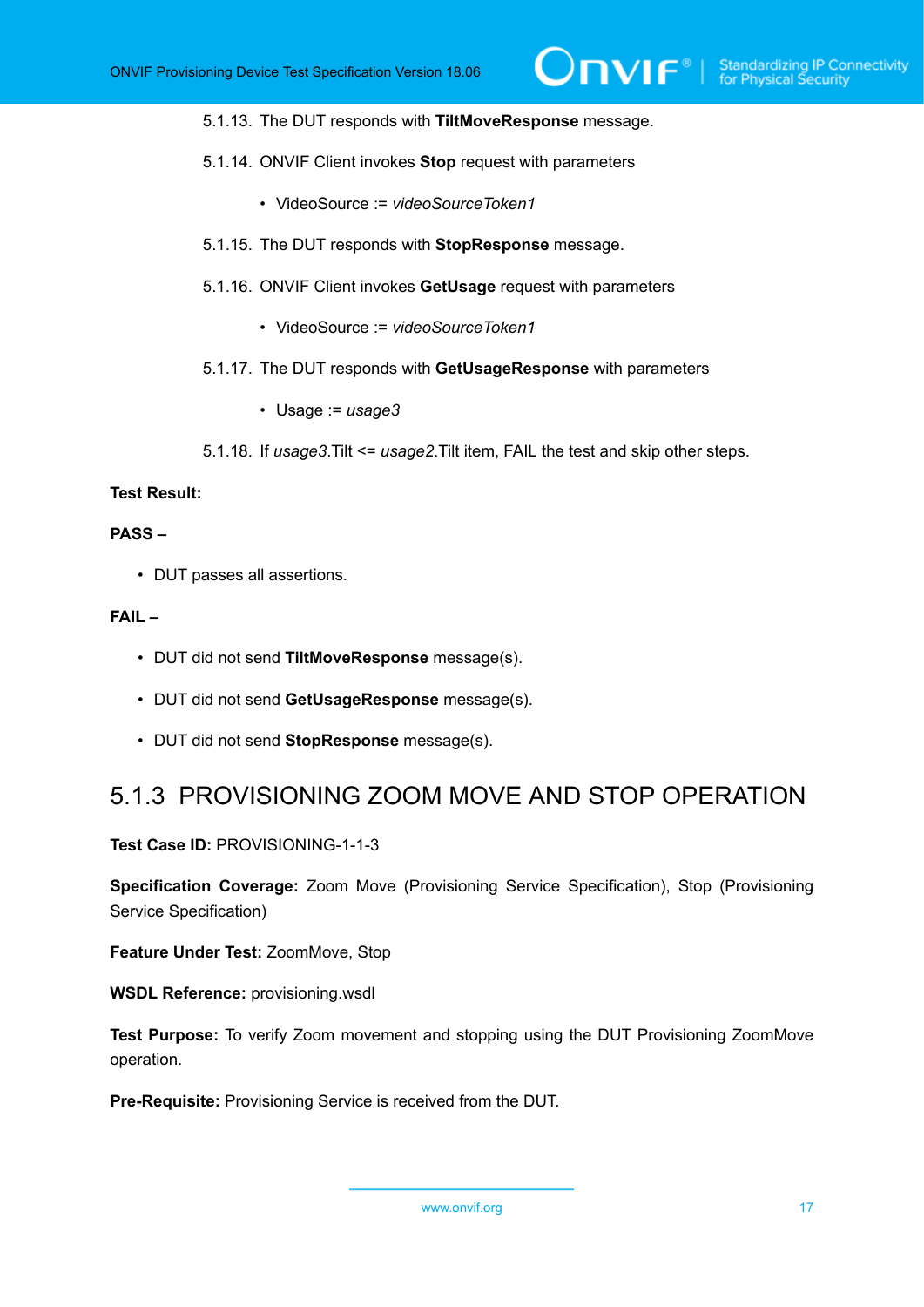$\sum_{\text{IVIF}^\text{\tiny (\%)}}$  Standardizing IP Connectivity

#### **Test Configuration:** ONVIF Client and DUT

#### **Test Procedure:**

- 1. Start an ONVIF Client.
- 2. Start the DUT.
- 3. ONVIF Client retrieves Provisioning Service capabilities by following the procedure mentioned in [Annex A.1](#page-27-1) with the following input and output parameters
	- out *cap* Provisioning Service capabilities
- 4. Set *timeout1* := "P2D"
- 5. For each Source *cap*.Source in *cap* repeat the following steps:
	- 5.1. If *cap*.Source.MaximumZoomMoves is present:
		- 5.1.1. Set *videoSourceToken1* := *cap*.Source.@VideoSourceToken
		- 5.1.2. ONVIF Client invokes **GetUsage** request with parameters
			- VideoSource := *videoSourceToken1*
		- 5.1.3. The DUT responds with **GetUsageResponse** with parameters
			- Usage := *usage1*
		- 5.1.4. If there is no *usage1*.Zoom item, FAIL the test and skip other steps.
		- 5.1.5. ONVIF Client invokes **ZoomMove** request with parameters
			- VideoSource := *videoSourceToken1*
			- Direction := "Wide"
			- Timeout skipped
		- 5.1.6. The DUT responds with **ZoomMoveResponse** message.
		- 5.1.7. Set *defaultTimeout* := *cap*.DefaultTimeout
		- 5.1.8. Wait until *defaultTimeout* timeout expires.
		- 5.1.9. ONVIF Client invokes **GetUsage** request with parameters
			- VideoSource := *videoSourceToken1*
		- 5.1.10. The DUT responds with **GetUsageResponse** with parameters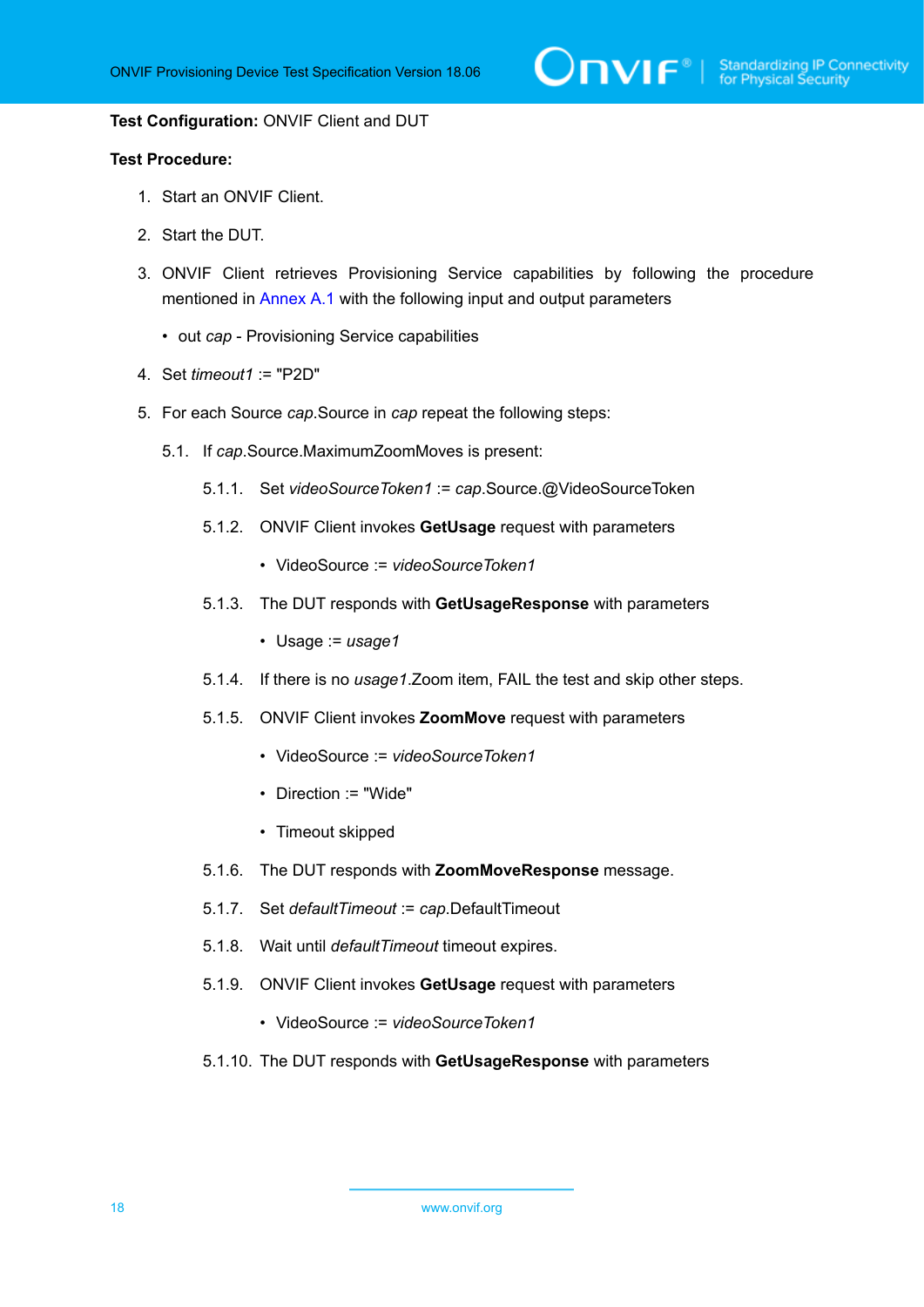- Usage := *usage2*
- 5.1.11. If *usage2*.Zoom <= *usage1*.Zoom item, FAIL the test and skip other steps.
- 5.1.12. ONVIF Client invokes **ZoomMove** request with parameters
	- VideoSource := *videoSourceToken1*
	- Direction := "Telephoto"
	- Timeout := *timeout1*
- 5.1.13. The DUT responds with **ZoomMoveResponse** message.
- 5.1.14. ONVIF Client invokes **Stop** request with parameters
	- VideoSource := *videoSourceToken1*
- 5.1.15. The DUT responds with **StopResponse** message.
- 5.1.16. ONVIF Client invokes **GetUsage** request with parameters
	- VideoSource := *videoSourceToken1*
- 5.1.17. The DUT responds with **GetUsageResponse** with parameters
	- Usage := *usage3*
- 5.1.18. If *usage3*.Zoom <= *usage2*.Zoom item, FAIL the test and skip other steps.

#### **Test Result:**

#### **PASS –**

• DUT passed all assertions.

#### **FAIL –**

- DUT did not send **ZoomMoveResponse** message(s).
- DUT did not send **GetUsageResponse** message(s).
- <span id="page-18-0"></span>• DUT did not send **StopResponse** message(s).

### 5.1.4 PROVISIONING ROLL MOVE AND STOP OPERATION

**Test Case ID:** PROVISIONING-1-1-4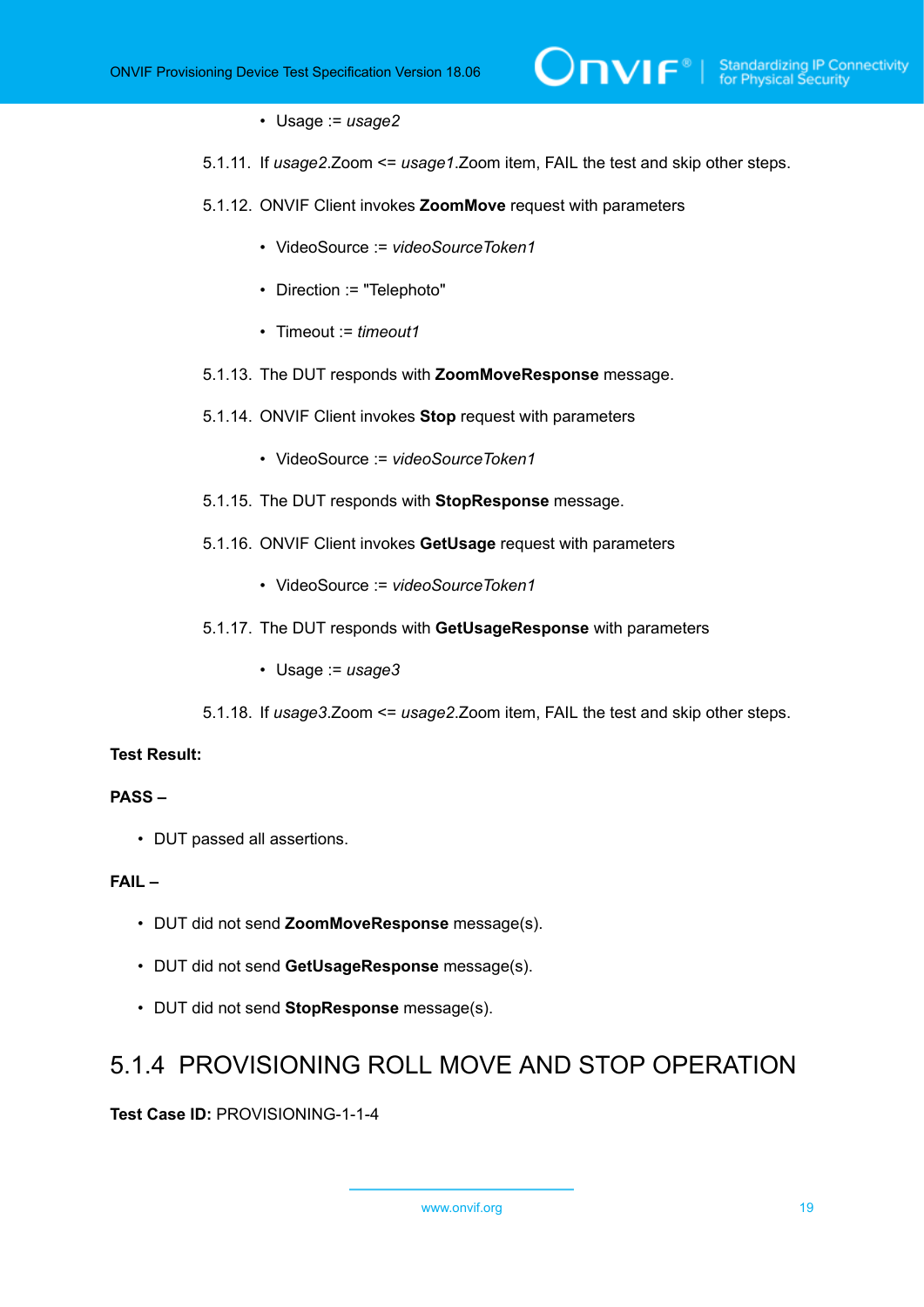**Specification Coverage:** Roll Move (Provisioning Service Specification), Stop (Provisioning Service Specification)

#### **Feature Under Test:** RollMove, Stop

**WSDL Reference:** provisioning.wsdl

**Test Purpose:** To verify Roll movement and stopping using the DUT Provisioning RollMove operation.

**Pre-Requisite:** Provisioning Service is received from the DUT.

**Test Configuration:** ONVIF Client and DUT

#### **Test Procedure:**

- 1. Start an ONVIF Client.
- 2. Start the DUT.
- 3. ONVIF Client retrieves Provisioning Service capabilities by following the procedure mentioned in [Annex A.1](#page-27-1) with the following input and output parameters
	- out *cap* Provisioning Service capabilities
- 4. Set *timeout1* := "P2D"
- 5. For each Source *cap*.Source in *cap* repeat the following steps:
	- 5.1. If *cap*.Source.MaximumRollMoves is present:
		- 5.1.1. Set *videoSourceToken1* := *cap*.Source.@VideoSourceToken
		- 5.1.2. ONVIF Client invokes **GetUsage** request with parameters
			- VideoSource := *videoSourceToken1*
		- 5.1.3. The DUT responds with **GetUsageResponse** with parameters
			- Usage := *usage1*
		- 5.1.4. If there is no *usage1*.Roll item, FAIL the test and skip other steps.
		- 5.1.5. ONVIF Client invokes **RollMove** request with parameters
			- VideoSource := *videoSourceToken1*
			- Direction := "Clockwise"
			- Timeout skipped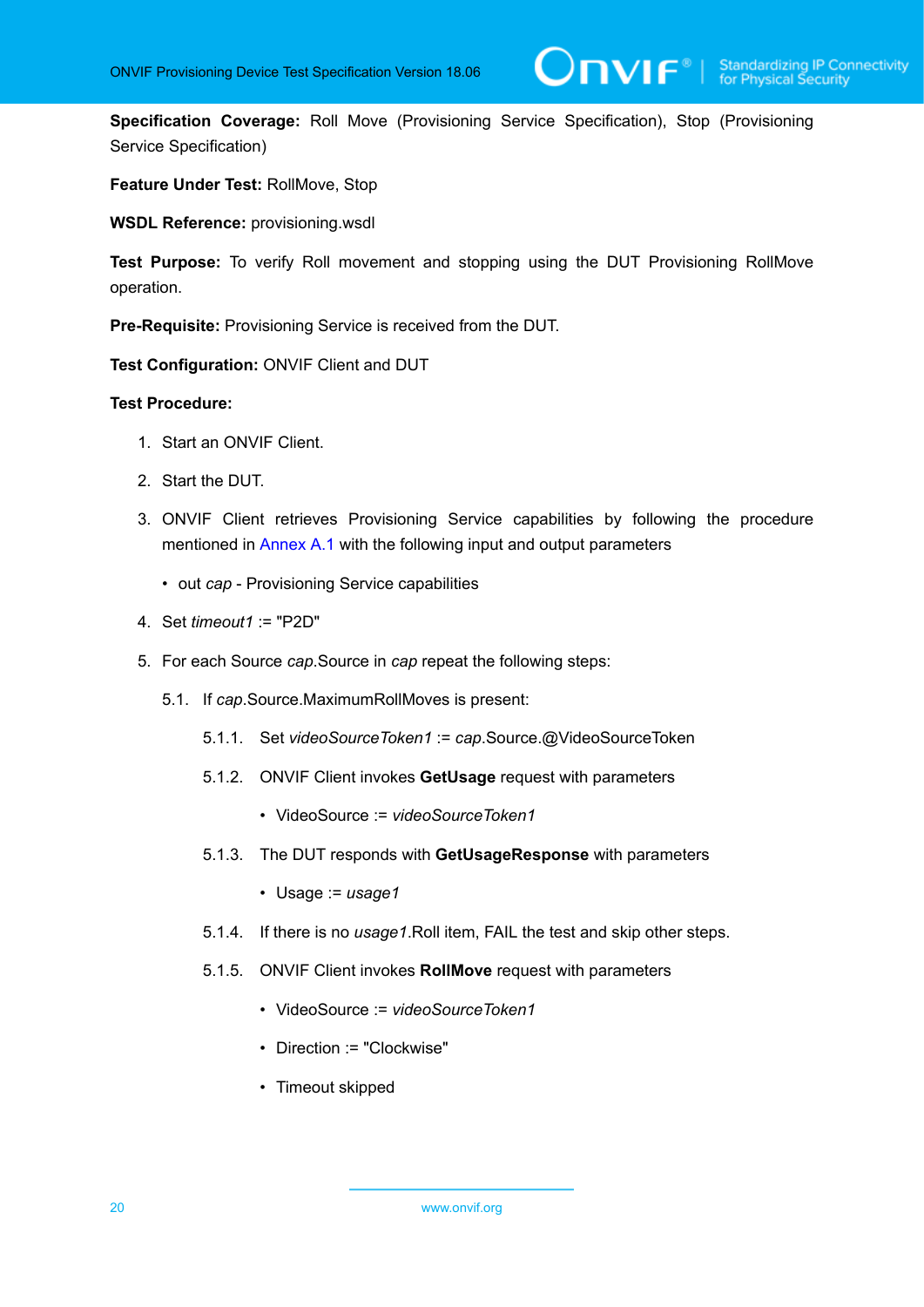$\overline{\mathsf{DPIF}^*}$ 

- 5.1.6. The DUT responds with **RollMoveResponse** message.
- 5.1.7. Set *defaultTimeout* := *cap*.DefaultTimeout
- 5.1.8. Wait until *defaultTimeout* timeout expires.
- 5.1.9. ONVIF Client invokes **GetUsage** request with parameters
	- VideoSource := *videoSourceToken1*
- 5.1.10. The DUT responds with **GetUsageResponse** with parameters
	- Usage := *usage2*
- 5.1.11. If *usage2*.Roll <= *usage1*.Roll item, FAIL the test and skip other steps.
- 5.1.12. If *cap*.Source supports AutoLevel:
	- 5.1.12.1.ONVIF Client invokes **RollMove** request with parameters
		- VideoSource := *videoSourceToken1*
		- Direction := "Auto"
		- Timeout := *timeout1*
	- 5.1.12.2.The DUT responds with **RollMoveResponse** message.
	- 5.1.12.3.Wait until *timeout1* Timeout expires.
	- 5.1.12.4.ONVIF Client invokes **GetUsage** request with parameters
		- VideoSource := *videoSourceToken1*
	- 5.1.12.5.The DUT responds with **GetUsageResponse** with parameters
		- Usage := *usage3*
	- 5.1.12.6.If *usage3*.Roll <= *usage2*.Roll item, FAIL the test and skip other steps.
- 5.1.13. ONVIF Client invokes **RollMove** request with parameters
	- VideoSource := *videoSourceToken1*
	- Direction := "Counterclockwise"
	- Timeout := *timeout1*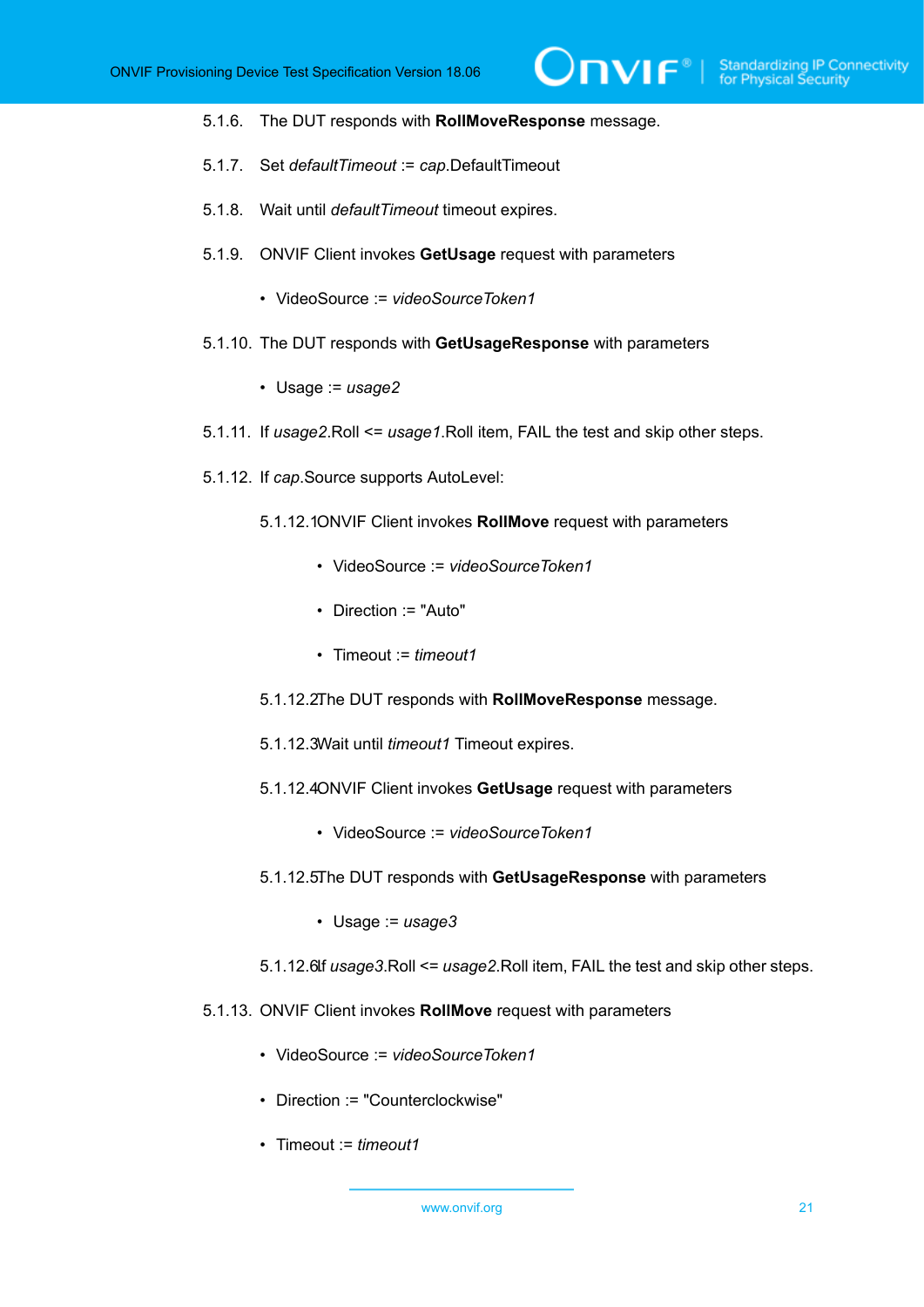- 5.1.14. The DUT responds with **RollMoveResponse** message.
- 5.1.15. ONVIF Client invokes **Stop** request with parameters
	- VideoSource := *videoSourceToken1*
- 5.1.16. The DUT responds with **StopResponse** message.
- 5.1.17. ONVIF Client invokes **GetUsage** request with parameters
	- VideoSource := *videoSourceToken1*
- 5.1.18. The DUT responds with **GetUsageResponse** with parameters
	- Usage := *usage4*
- 5.1.19. If *usage4*.Roll <= *usage3*.Roll item, FAIL the test and skip other steps.

#### **Test Result:**

#### **PASS –**

• DUT passes all assertions.

#### **FAIL –**

- DUT did not send **RollMoveResponse** message(s).
- DUT did not send **GetUsageResponse** message(s).
- DUT did not send **StopResponse** message(s).

# <span id="page-21-0"></span>5.1.5 PROVISIONING FOCUS MOVE AND STOP **OPERATION**

**Test Case ID:** PROVISIONING-1-1-5

**Specification Coverage:** Focus Move (Provisioning Service Specification), Stop (Provisioning Service Specification)

**Feature Under Test:** FocusMove, Stop

**WSDL Reference:** provisioning.wsdl

**Test Purpose:** To verify Focus movement and stopping using the DUT Provisioning FocusMove operation.

**Pre-Requisite:** Provisioning Service is received from the DUT.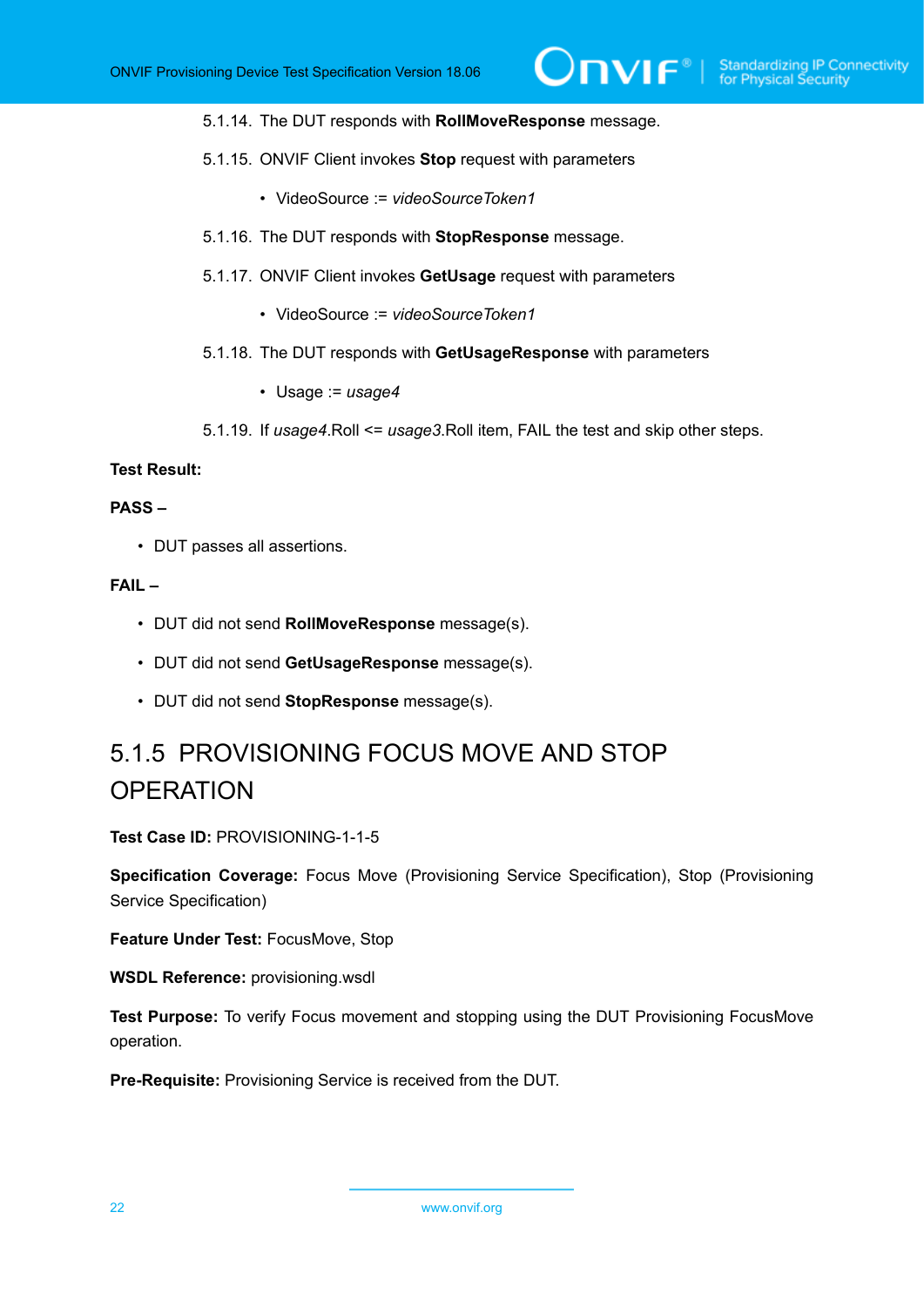$\bigcirc$  MVIF<sup>®</sup> | Standardizing IP Connectivity

#### **Test Configuration:** ONVIF Client and DUT

#### **Test Procedure:**

- 1. Start an ONVIF Client.
- 2. Start the DUT.
- 3. ONVIF Client retrieves Provisioning Service capabilities by following the procedure mentioned in [Annex A.1](#page-27-1) with the following input and output parameters
	- out *cap* Provisioning Service capabilities
- 4. Set *timeout1* := "P2D"
- 5. For each Source *cap*.Source in *cap* repeat the following steps:
	- 5.1. If *cap*.Source.MaximumFocusMoves is present:
		- 5.1.1. Set *videoSourceToken1* := *cap*.Source.@VideoSourceToken
		- 5.1.2. ONVIF Client invokes **GetUsage** request with parameters
			- VideoSource := *videoSourceToken1*
		- 5.1.3. The DUT responds with **GetUsageResponse** with parameters
			- Usage := *usage1*
		- 5.1.4. If there is no *usage1*.Focus item, FAIL the test and skip other steps.
		- 5.1.5. ONVIF Client invokes **FocusMove** request with parameters
			- VideoSource := *videoSourceToken1*
			- Direction := "Near"
			- Timeout skipped
		- 5.1.6. The DUT responds with **FocusMoveResponse** message.
		- 5.1.7. Set *defaultTimeout* := *cap*.DefaultTimeout
		- 5.1.8. Wait until *defaultTimeout* timeout expires.
		- 5.1.9. ONVIF Client invokes **GetUsage** request with parameters
			- VideoSource := *videoSourceToken1*
		- 5.1.10. The DUT responds with **GetUsageResponse** with parameters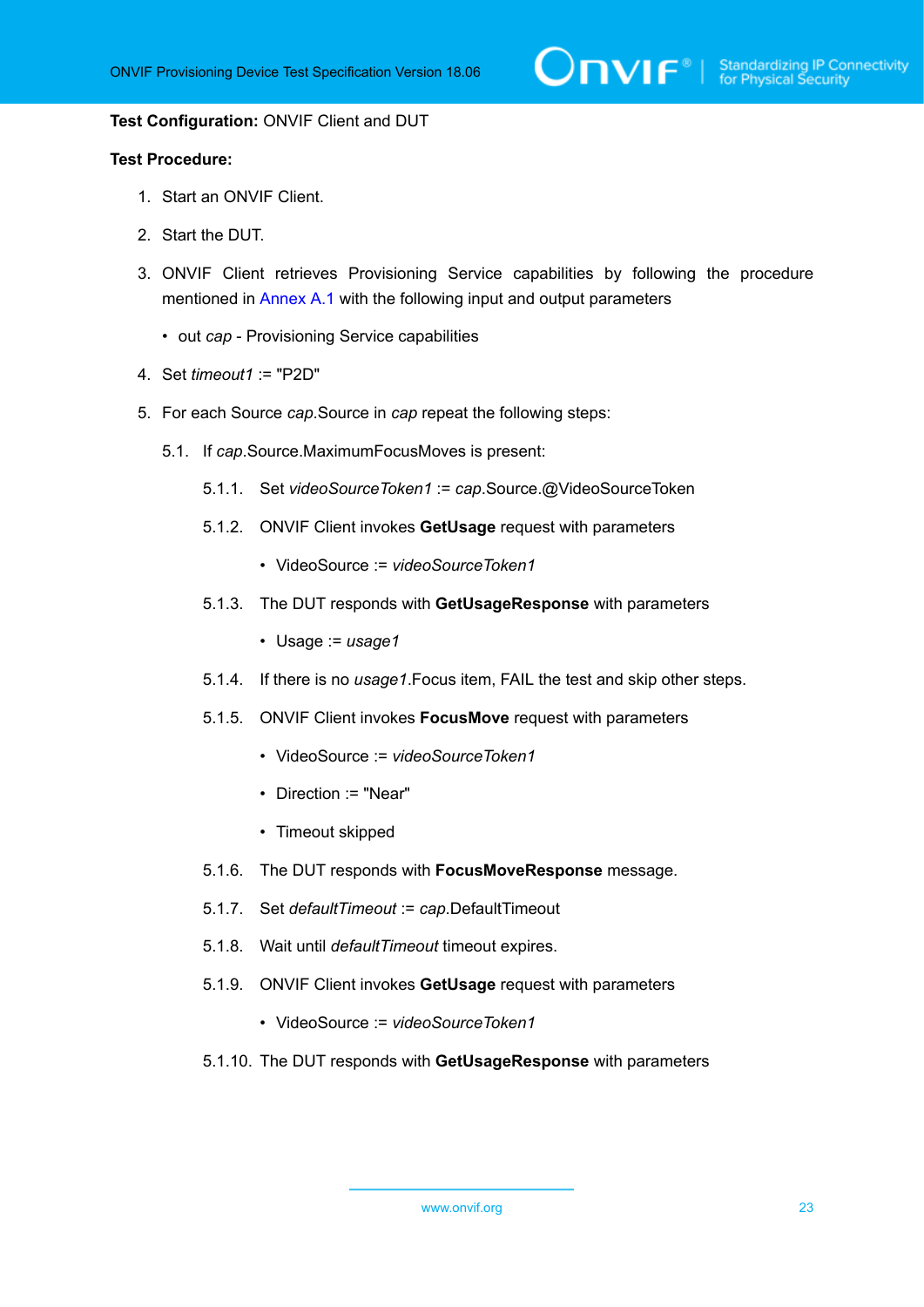- Usage := *usage2*
- 5.1.11. If *usage2*.Focus <= *usage1*.Focus item, FAIL the test and skip other steps.
- 5.1.12. If *cap*.Source supports AutoFocus:
	- 5.1.12.10NVIF Client invokes **FocusMove** request with parameters
		- VideoSource := *videoSourceToken1*
		- Direction := "Auto"
		- Timeout := *timeout1*
	- 5.1.12.2.The DUT responds with **FocusMoveResponse** message.
	- 5.1.12.3.Wait until *timeout1* Timeout expires.
	- 5.1.12.4.ONVIF Client invokes **GetUsage** request with parameters
		- VideoSource := *videoSourceToken1*
	- 5.1.12.5.The DUT responds with **GetUsageResponse** with parameters
		- Usage := *usage3*
	- 5.1.12.6.If *usage3*.Focus <= *usage2*.Focus item, FAIL the test and skip other steps.
- 5.1.13. ONVIF Client invokes **FocusMove** request with parameters
	- VideoSource := *videoSourceToken1*
	- Direction := "Far"
	- Timeout := *timeout1*
- 5.1.14. The DUT responds with **FocusMoveResponse** message.
- 5.1.15. ONVIF Client invokes **Stop** request with parameters
	- VideoSource := *videoSourceToken1*
- 5.1.16. The DUT responds with **StopResponse** message.
- 5.1.17. ONVIF Client invokes **GetUsage** request with parameters
	- VideoSource := *videoSourceToken1*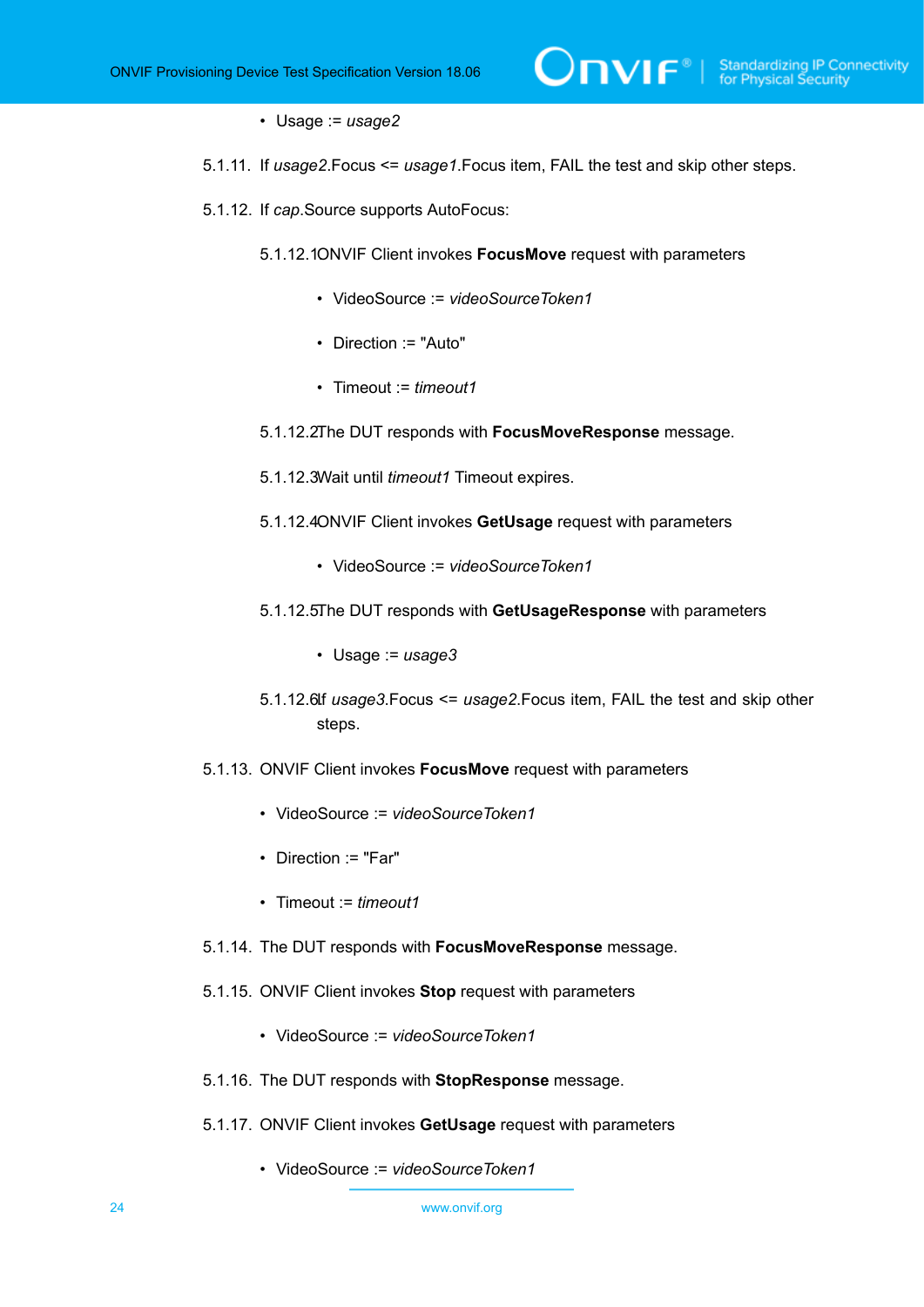#### 5.1.18. The DUT responds with **GetUsageResponse** with parameters

- Usage := *usage4*
- 5.1.19. If *usage4*.Focus <= *usage3*.Focus item, FAIL the test and skip other steps.

#### **Test Result:**

#### **PASS –**

• DUT passed all assertions.

#### **FAIL –**

- DUT did not send **RollMoveResponse** message(s).
- DUT did not send **GetUsageResponse** message(s).
- DUT did not send **StopResponse** message(s).

### <span id="page-24-0"></span>5.2 Capabilities

# <span id="page-24-1"></span>5.2.1 GET SERVICES AND GET PROVISIONING SERVICE CAPABILITIES CONSISTENCY

**Test Case ID:** PROVISIONING-2-1-1

**Specification Coverage:** Capability exchange (ONVIF Core Specification), Capabilities (Provisioning Service Specification)

**Feature Under Test:** GetServices, GetServiceCapabilities (Provisioning)

**WSDL Reference:** devicemgmt.wsdl, provisioning.wsdl

**Test Purpose:** To verify getting Provisioning Service using GetServices request. To verify Get Services and Provisioning Service Capabilities consistency.

**Pre-Requisite:** Provisioning Service is received from the DUT.

**Test Configuration:** ONVIF Client and DUT

#### **Test Procedure:**

- 1. Start an ONVIF Client.
- 2. Start the DUT.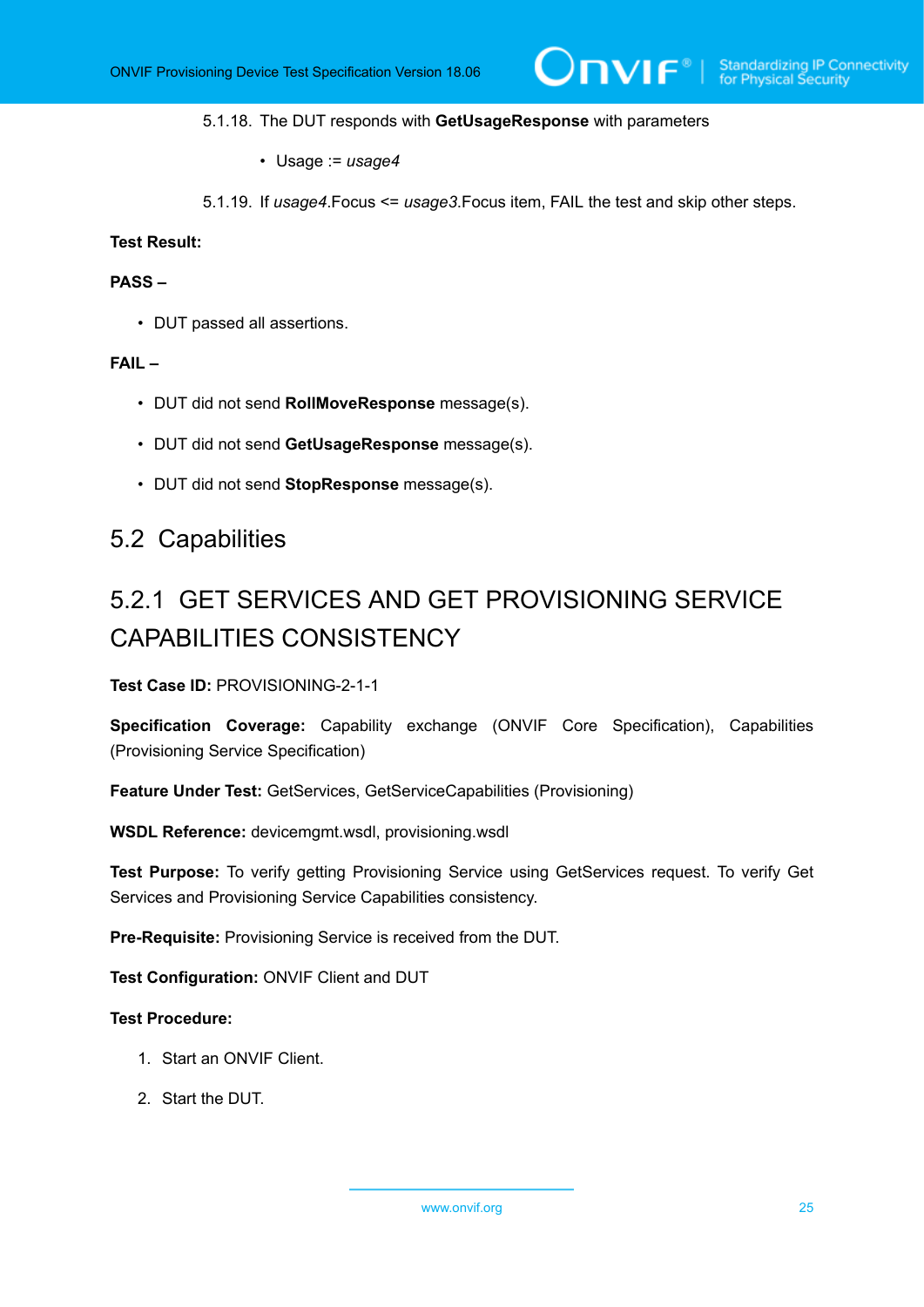- 3. ONVIF Client invokes **GetServices** message with parameters:
	- IncludeCapability := false
- 4. The DUT responds with a **GetServicesResponse** message with parameters:
	- Service list =: *listOfServicesWithoutCapabilities*
- 5. If *listOfServicesWithoutCapabilities* does not contain item with Namespace = "http:// www.onvif.org/ver10/provisioning/wsdl", FAIL the test and skip other steps.
- 6. Set *provisioningServ* := item from *listOfServicesWithoutCapabilities* list with Namespace = "http://www.onvif.org/ver10/provisioning/wsdl".
- 7. If *provisioningServ*.Capabilities is specified, FAIL the test and skip other steps.
- 8. ONVIF Client invokes **GetServices** message with parameters:
	- IncludeCapability := true
- 9. The DUT responds with a **GetServicesResponse** message with parameters:
	- Service list =: *listOfServicesWithCapabilities*
- 10.If *listOfServicesWithCapabilities* does not contain item with Namespace = "http:// www.onvif.org/ver10/provisioning/wsdl", FAIL the test and skip other steps.
- 11. Set *provisioningServ* := item from *listOfServicesWithCapabilities* list with Namespace = "http://www.onvif.org/ver10/provisioning/wsdl".
- 12.If *provisioningServ*.Capabilities is not specified, FAIL the test and skip other steps.
- 13.If *provisioningServ*.Capabilities does not contain valid Capabilities element for Provisioning service from "http://www.onvif.org/ver10/provisioning/wsdl" namespace, FAIL the test and skip other steps.
- 14.ONVIF Client invokes **GetServiceCapabilities** (Provisioning) message.
- 15.The DUT responds with **GetServiceCapabilitiesResponse** message with parameters
	- Capabilities =: *cap*
- 16.If *cap* differs from *provisioningServ*.Capabilities.Capabilities, FAIL the test.

#### **Test Result:**

#### **PASS –**

• DUT passed all assertions.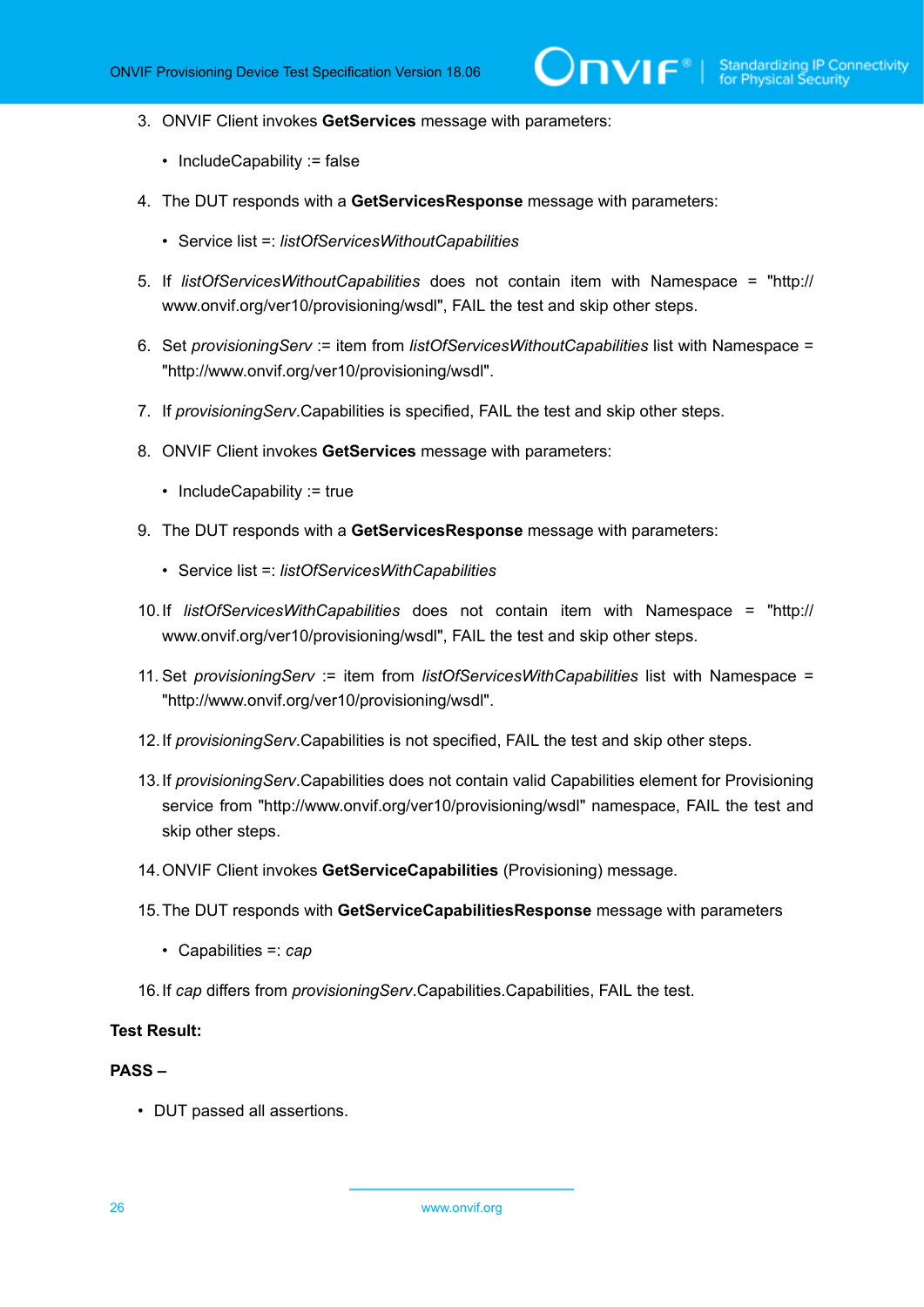#### **FAIL –**

- The DUT did not send **GetServicesResponse** message.
- The DUT did not send **GetServiceCapabilitiesResponse** message.